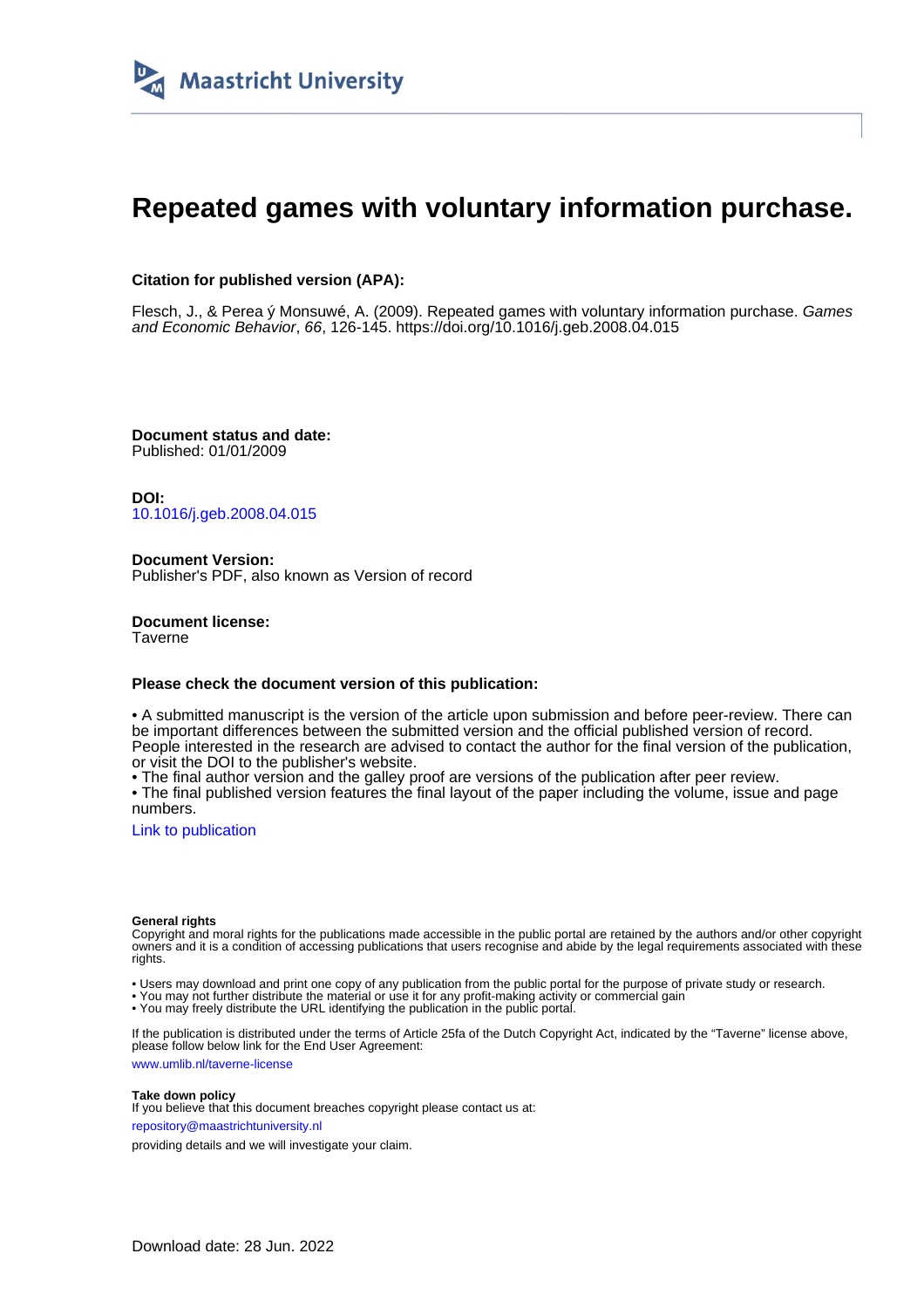

Available online at www.sciencedirect.com



**GAMES and** Economic **Behavio** 

Games and Economic Behavior 66 (2009) 126–145

www.elsevier.com/locate/geb

# Repeated games with voluntary information purchase

János Flesch, Andrés Perea <sup>∗</sup>

*Maastricht University, Department of Quantitative Economics, PO Box 616, 6200 MD Maastricht, The Netherlands*

Received 9 February 2007

Available online 10 May 2008

#### **Abstract**

We consider discounted repeated games in which players can voluntarily purchase information about the opponents' actions at past stages. Information about a stage can be bought at a fixed but arbitrary cost. Opponents cannot observe the information purchase by a player. For our main result, we make the usual assumption that the dimension of the set *FIR* of feasible and individually rational payoff vectors is equal to the number of players. We show that, if there are at least three players and each player has at least four actions, then every payoff vector in the interior of the set *FIR* can be achieved by a Nash equilibrium of the discounted repeated game if the discount factor is sufficiently close to 1. Therefore, nearly efficient payoffs can be achieved even if the cost of monitoring is high. We show that the same result holds if there are at least four players and at least three actions for each player. Finally, we indicate how the construction can be extended to sequential equilibrium. © 2008 Elsevier Inc. All rights reserved.

*JEL classification:* C73

*Keywords:* Repeated games; Folk Theorem; Imperfect monitoring; Costly monitoring

# **1. Introduction**

The Folk Theorem in repeated games states that, if players can perfectly and costlessly observe the opponents' past actions, and evaluate payoff streams by means of the limiting average criterion, then every feasible and individually rational payoff vector of the stage game can be obtained by a Nash equilibrium in the repeated game (see Aumann and Shapley, 1994). Fudenberg and Maskin (1986) extended this result to the discounted case under the condition that the dimension of the set *FIR* of feasible and individually rational payoff vectors is equal to the number of players (for later reference, we call this the *full dimensionality condition*1). The proofs heavily rely on the assumption that information about the opponents' behavior can be obtained costlessly. Recently, there has been a growing interest in models of discounted repeated games in which such information is no longer costless. See, for instance, Ben-Porath and Kahneman (2003), Miyagawa et al. (2004) and Kandori and Obara (2004). These papers all study models in which players can voluntarily monitor the actions of a group of opponents at the current stage. They differ, however, on many

<sup>\*</sup> Corresponding author at: Maastricht University, Department of Quantitative Economics, PO Box 616, 6200 MD Maastricht, The Netherlands. *E-mail address:* a.perea@ke.unimaas.nl (A. Perea).

<sup>&</sup>lt;sup>1</sup> This condition, which has been widely used, merely rules out degenerate cases.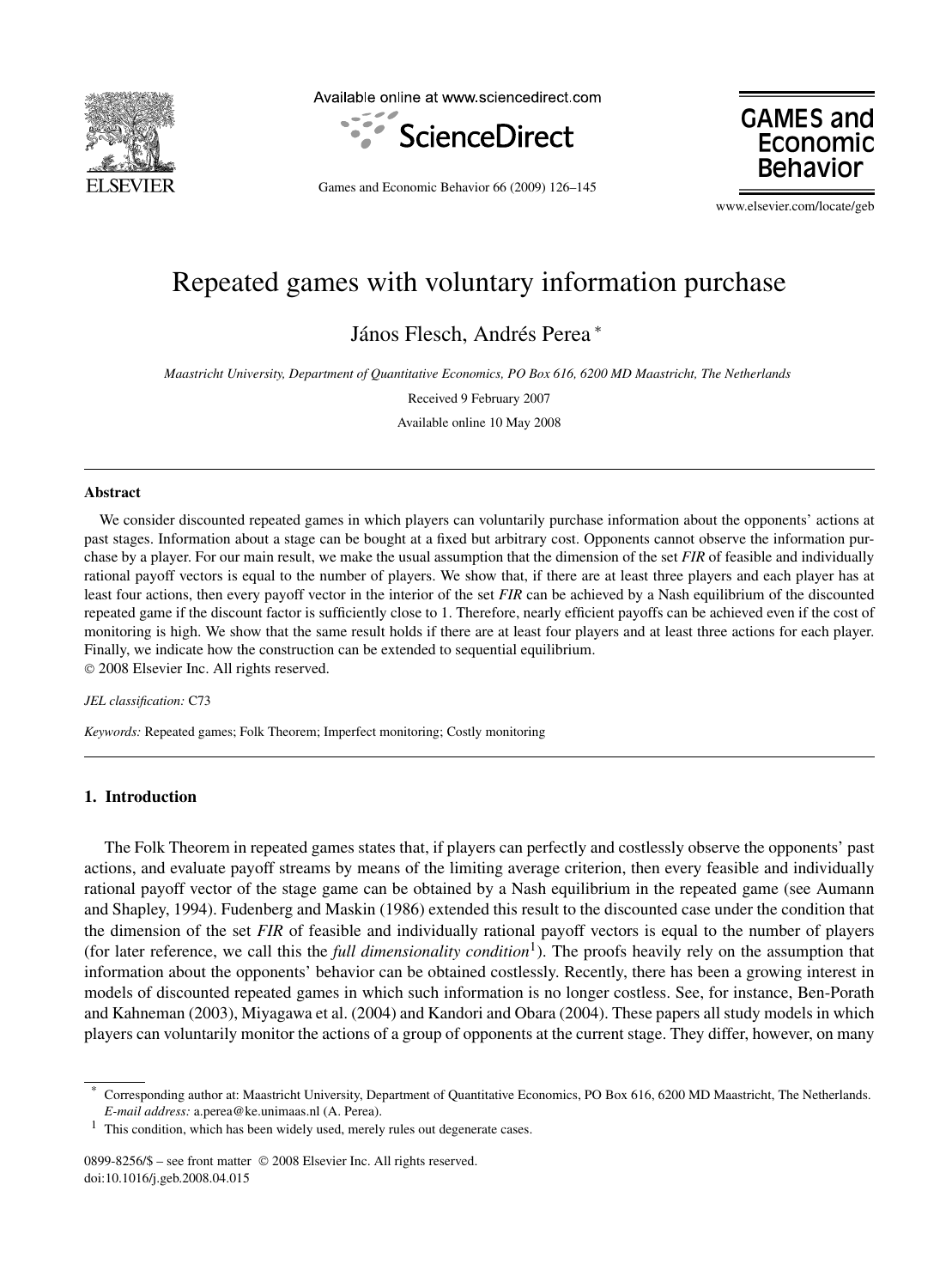assumptions regarding the number of players, the quality of monitoring, the information that players receive if they do not monitor, the availability of costless public messages, and other aspects.

Our paper comes closest to Ben-Porath and Kahneman (2003) in terms of the model, the results and the construction used to prove the result, but also bears some resemblance with Miyagawa et al. (2004). For this reason, we will compare our construction with Ben-Porath and Kahneman and Miyagawa et al. throughout this paper.

In our paper, we analyze infinitely repeated games with discounting in which purchasing information about opponents' actions is voluntary but costly. More precisely, at the beginning of every stage a player can choose a subset of past stages at which he wants to buy information. For each stage he wishes to buy, he must pay a fixed amount  $c > 0$ , and will observe the actions of every opponent at that stage. The net discounted payoff for a player is given by his usual expected discounted payoff, minus the expected discounted cost of buying information. Our main result is to show that, if full dimensionality holds, the number of players is at least three, and each of them has at least four actions, then every payoff vector in the interior of *FIR* can be supported (in terms of net expected discounted payoffs) by a Nash equilibrium, given that the discount factor is sufficiently close to 1. Besides, we show that the same result holds if there are at least four players and at least three actions for each player. We also indicate how the result can be extended to sequential equilibrium.

Our model differs from Ben-Porath and Kahneman (2003) and Miyagawa et al. (2004) on the following aspects: (1) In our setting, a player can also purchase information about previous stages, whereas in Ben-Porath and Kahneman and Miyagawa et al. a player can only buy information about the present stage; (2) If a player decides to buy information in our model, he observes the actions of all opponents, whereas in Ben-Porath and Kahneman and Miyagawa et al. a player can choose the group of opponents which he would like to monitor; (3) In our model and in Miyagawa et al. public announcements are not available, whereas Ben-Porath and Kahneman assumes costless public announcements; (4) In our model and in Ben-Porath and Kahneman, a player does not receive any information about the opponents' actions unless he buys information. In Miyagawa et al., even if a player does not buy information he receives a costless stochastic signal depending on the action profile chosen at the current stage; (5) In our construction we do not use any public randomization device, in contrast with Miyagawa et al. In Ben-Porath and Kahneman, such a device is only used to simplify the construction. In conclusion, we would like to emphasize that we assume no external devices (for public announcements or randomization), in contrast with other models. This makes the communication and coordination of the players more troublesome in our context.

All the models above can be applied to several economic environments of interest. Possible applications include repeated partnership models (see, for instance, Radner, 1986 and Radner et al., 1986) or models of collusion between firms (for instance Green and Porter, 1984).

We shall now provide a motivation for the construction of our Nash equilibria in the repeated game. Take an arbitrary payoff vector in the interior of *FIR*. If it cannot be supported by a convex combination of Nash equilibria of the stage game, then at certain stages players must play action profiles where at least one of them would have an incentive to deviate in terms of stage payoffs. It is therefore essential that this player will be monitored with positive probability at such stages. However, in order to give an opponent an incentive to purchase information about these stages, he must have some uncertainty about the players' actions there. This may be achieved by the following delicate construction: Choose a large number  $n$ , and a sequence of  $2^n$  pure action profiles such that the corresponding discounted payoff is close to the desired payoff vector. During a block *U* of 2*<sup>n</sup>* stages, players are to follow these action profiles. However, at the beginning of *U* each player chooses a stage at which he will "switch" from the prescribed action, according to a cleverly chosen probability distribution putting a positive probability on each of these 2*<sup>n</sup>* stages. We will come back to this probability distribution towards the end of this introduction.

Since every stage in *U* is chosen with positive probability as a possible switching stage, we must guarantee that each of these switching stage choices leads to the same expected payoff for every player. As to achieve this we build in a compensation mechanism by making the future target payoff dependent on the switching stages chosen and the realized actions at these switching stages. For this, we let the players report their switching stage after block *U*, thereby enabling the opponents to discover all switching stages and the corresponding switching actions. This means that all realized actions in *U* will eventually be known to all players. Recall, however, that public announcements are not available in our setting, which makes the exchange of information more troublesome. Players must use regular actions to report their switching stages, which can be discovered by the opponents by purchasing information. We construct after block *U* a block *I* with *n* stages in which players report their switching stage in binary code. For each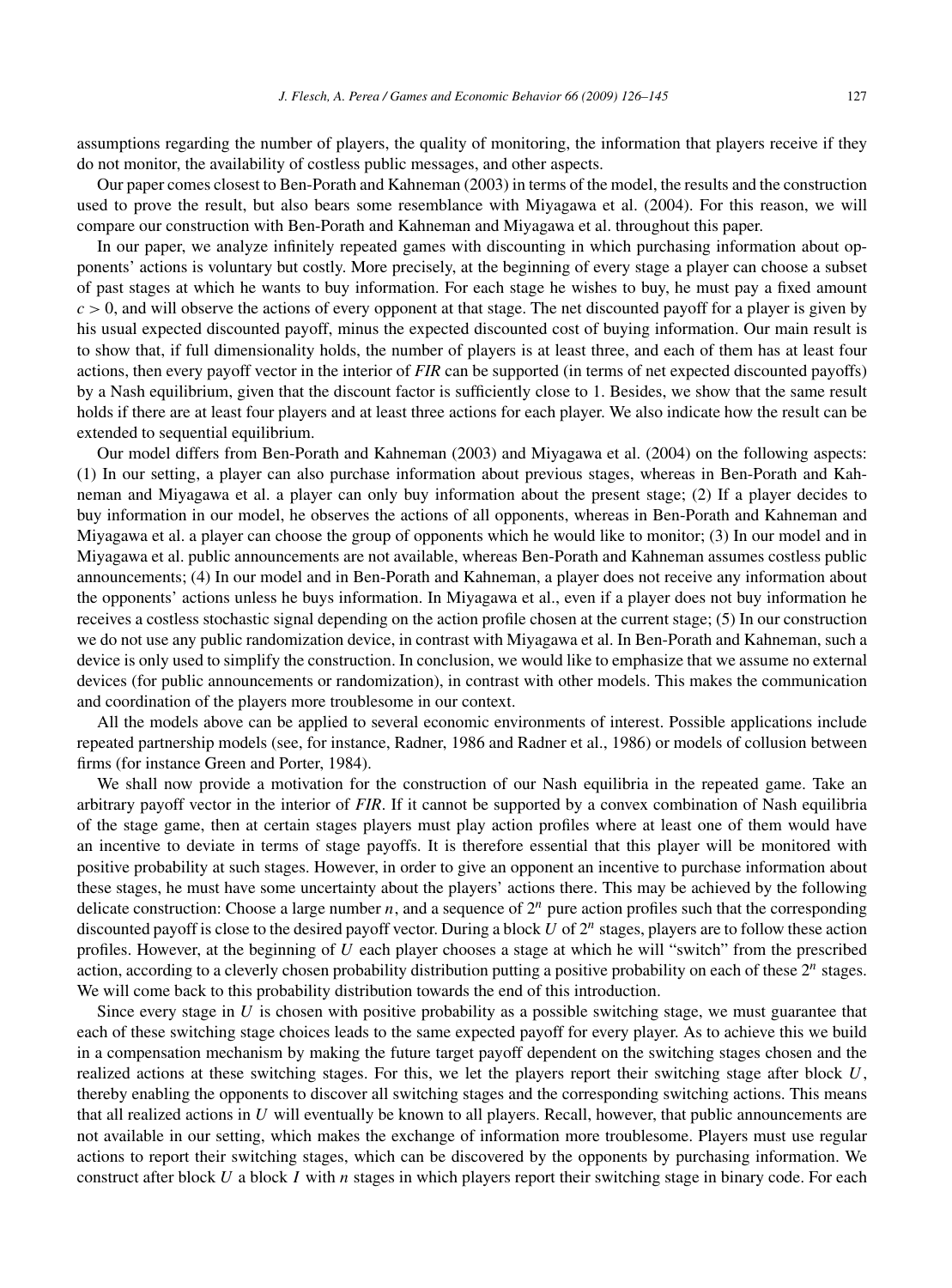player, two actions are used to code digit "1," and two other actions are used to code digit "0" (recall that we assume at least four actions for every player). This way players are able to randomize while sending information.

In order to give the players an incentive to buy all stages in *I*, and subsequently to buy the reported switching stages, we construct a block *C*, with only one stage, after *I* in which every player must make a report based on the observed actions at the switching stages. By construction, we make sure that if a player decides not to buy information when he is supposed to do so, then he will report incorrectly with a positive probability, which would then be detected by his opponents. Finally, there is a block *D*, with only one stage, after *C* in which players can report whether they have detected a deviation from the prescribed strategy profile. If a deviation is reported, all players can discover the deviator by purchasing past stages, and this deviator will be punished for the remainder of the game.

After block *D*, a new cycle of blocks *U,I,C* and *D* will follow, and so on. For the new block *U*, a new target payoff vector is chosen based on the observed actions in the previous cycle of blocks. In the new block *C*, players must report the actions they observed in the previous blocks *C* and *D*. This is done in order to give the players an incentive to purchase information about the blocks *C* and *D*.

The outline of this paper is as follows: In Section 2 we present the model. In Section 3 we present our main result, and give a detailed outline of the proof. In Section 4 we give the formal proof for our main result. In Section 5 we give the construction for sequential equilibrium. Finally, in Section 6 we discuss possible extensions of the main result, and give some concluding remarks.

# **2. Model**

We consider repeated games in which the same stage game is repeated infinitely often, and players evaluate payoff streams by means of the same<sup>2</sup> discount factor. At every stage, a player has the opportunity to purchase information about the past actions chosen by his opponents. If he decides to buy information, he has to pay a fixed price<sup>3</sup> for every past stage at which he wants the opponents' behavior to be revealed. At a given stage, a player may purchase information about as many past stages as he likes.

Formally, the *stage game* is a simultaneous-move game  $\Gamma^s = ((A_i)_{i \in I}, (v_i)_{i \in I})$ , where  $I = \{1, \ldots, m\}$  is the finite set of players,  $A_i$  is the finite set of pure actions for player *i*, and  $v_i$ :  $\times_{j\in I}A_j \to \mathbb{R}$  is player *i*'s payoff function. At every stage  $t \in \{1, 2, 3, \ldots\}$  of the repeated game, player *i* first chooses a (possibly empty) collection  $K_i^t(1) \subseteq \{1, 2, \ldots, t-1\}$  of past stages about which he wants to buy information. Subsequently, he observes the opponents' actions that were chosen at stages in  $K_i^t(1)$ , and depending on this information he may decide to purchase another collection  $K_i^t(2)$  of past stages not already included in  $K_i^t(1)$ , and so on, until he does not desire any further information.<sup>4</sup> Let  $\overline{K}_i^t$  be the collection of all stages about which player *i* buys information at stage *t*. For each stage he buys, player *i* must pay a fixed amount  $c > 0$ , resulting in a total cost of  $c_i^t = c|\bar{K}_i^t|$ . After collecting all this information, player *i* chooses a pure action  $a_i^t \in A_i$ . If every player does so at stage *t*, this results in an action profile  $a^t = (a_j^t)_{j \in I}$  which yields every player *i* a payoff  $v_i^t = v_i(a^t)$ . The infinite sequence  $((v_i^1, c_i^1), (v_i^2, c_i^2), ...)$  of payoffs and costs for player *i* is evaluated by means of the *δ*-discounted payoff

$$
u_i^{\delta} = (1 - \delta) \sum_{t=1}^{\infty} \delta^{t-1} \left( v_i^t - c_i^t \right),
$$

where  $\delta \in (0, 1)$  is the common discount factor.

We assume that every player (1) knows the stage game, the price *c* for information and the common discount factor, (2) observes his own action,<sup>5</sup> but does not observe the opponents' actions at a given stage  $t$  unless he buys

<sup>&</sup>lt;sup>2</sup> Our results would still hold if different players would have different discount factors.<br><sup>3</sup> We assume that these costs are the same for all players. However, this is not essential

We assume that these costs are the same for all players. However, this is not essential for our results.

<sup>4</sup> Alternatively, we could also assume that players can only buy one collection of past stages at a given stage. There is only one place in our construction where this is relevant, namely in block  $C_k$  to be defined below. When we discuss this block  $C_k$ , we will indicate how this block can be modified if only one collection of past stages can be purchased.

 $<sup>5</sup>$  In this paper we focus on the case where a player receives no information about the opponents' actions, unless he buys information. If one</sup> assumes that players can costlessly and perfectly observe their own payoffs, then one has to investigate which actions reveal which other actions. However, our techniques could still be applied to those situations where the payoff does not completely reveal the opponents' actions. We remark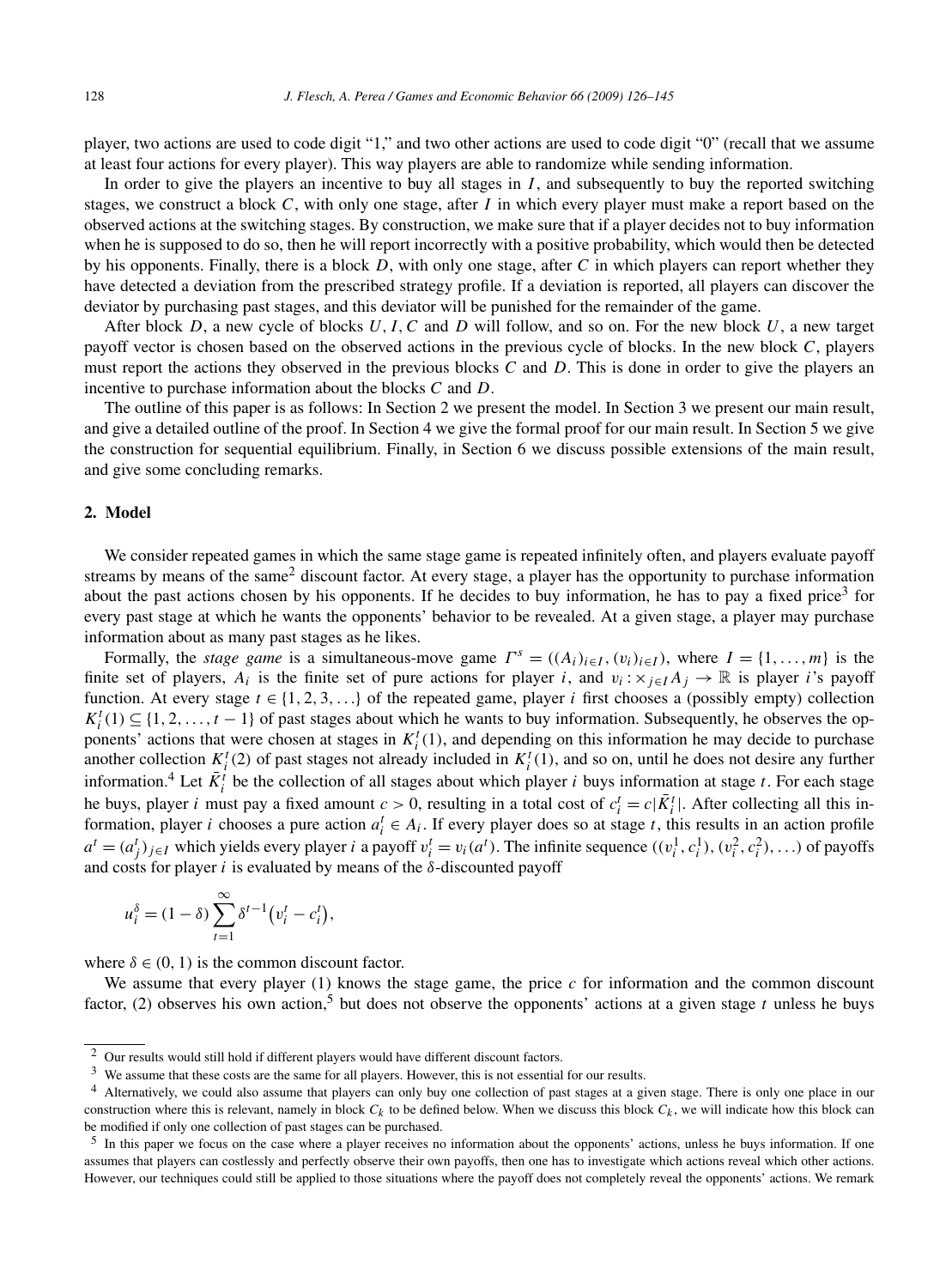information about stage *t*, (3) is unaware of the information purchase by his opponents at a given stage *t*, even if he buys information about stage *t*, and (4) has perfect recall.

A *behavior strategy*  $\sigma_i$  for player *i* specifies, for every stage and every possible collection of past actions<sup>6</sup> that may have been observed until then, (1) an information purchase as described above, and, based on this new information, (2) a probability distribution over pure actions. A collection  $\sigma = (\sigma_i)_{i \in I}$  is called a behavior strategy profile, and induces for every player *i* an expected  $\delta$ -discounted payoff  $u_i^{\delta}(\sigma)$ .

A behavior strategy profile  $\sigma = (\sigma_i)_{i \in I}$  is a *Nash equilibrium* for discount factor  $\delta \in (0, 1)$  if  $u_i^{\delta}(\sigma) = \max_{\sigma'_i} u_i^{\delta}(\sigma'_i, \sigma'_i)$ *σ*<sup>−*i*</sup>). Here, *σ*<sup>−*i*</sup> is a short way to write  $(σ_j)_{j \neq i}$ . Let  $E^δ ⊆ ℝ<sup>I</sup>$  denote the set of *δ*-discounted payoff vectors that correspond to Nash equilibria for the discount factor *δ*.

Let  $A = \times_{i \in I} A_i$  be the set of pure action profiles in the stage game  $\Gamma^s$ . By  $F = \text{conv}\{(v_i(a))_{i \in I} | a \in A\} \subseteq \mathbb{R}^I$  we denote the set of feasible payoffs in the stage game, where "conv" stands for "convex hull." Let

$$
d_i = \min_{\alpha_{-i} \in \times_{j \neq i} \Delta(A_j)} \max_{a_i \in A_i} v_i(a_i, \alpha_{-i})
$$

be the min-max payoff for player *i* in the stage game. Here,  $\Delta(A_i)$  denotes the set of probability distributions on  $A_i$ and  $v_i(a_i, \alpha_{-i})$  is the expected payoff for player *i* induced by  $a_i$  and  $\alpha_{-i}$ . By

$$
FIR = \{(v_i)_{i \in I} \in F \mid v_i \geq d_i \text{ for every } i\}
$$

we denote the set of feasible and individually rational payoff vectors in the stage game.

# **3. Main result and detailed outline of proof**

## *3.1. Main result*

Take a stage game with a full dimensional *FIR*, and assume that there are at least three players and that each player has at least four actions. Our main result is to show that every payoff vector in the interior of *FIR* is induced by some equilibrium in the *δ*-discounted repeated game if *δ* is sufficiently close to 1. In Section 5 we will discuss possible generalizations of this result, including a construction for sequential equilibrium.

**Theorem 3.1.** *Let Γ <sup>s</sup> be a stage game with a full dimensional FIR. Assume that there are at least three players and at least four actions for each player. Then, for every*  $u \in \text{int}(FIR)$  *there is some*  $\delta(u) \in (0, 1)$  *such that*  $u \in E^{\delta}$  *for every*  $\delta \in (\delta(u), 1)$ *.* 

Without entering into too much detail here, we would like to clarify the assumptions we make in our theorem. The reason we assume at least four actions for every player is to enable the players to communicate through randomizations over actions. We need at least three players since in our construction it is essential that each player's actions are monitored by at least two opponents as to make deviations detectable (see DM2 in Section 3.3).<sup>7</sup>

Before presenting the formal proof in the following section, we illustrate the main idea by means of an example. Consider the following three-player stage game:

$$
\begin{array}{c|cc}\n a_2 & b_2 & a_2 & b_2 \\
 a_1 & 1, 1, 1 & 0, 0, 0 \\
 b_1 & 0, 0, 0 & 0, 0, 3\n \end{array}\n \quad\n \begin{array}{c|cc}\n a_2 & b_2 & a_3 \\
 a_1 & 0, 0, 0 & 3, 0, 0 \\
 a_1 & 0, 3, 0 & 2, 2, 2 \\
 a_2 & b_2 & b_3\n \end{array}
$$

Here, player 1 chooses the row, player 2 chooses the column and player 3 chooses the matrix. Assume that every player *i* has two additional actions  $\bar{a}_i$ ,  $\bar{b}_i$  which are simply duplicates of  $a_i$  and  $b_i$  (that is,  $\bar{a}_i$  induces the same payoffs

that in generic games observing your own payoffs would imply full monitoring, in which case the main theorem would hold without any need to buy additional information (see Fudenberg and Maskin, 1986).

<sup>6</sup> One could also assume that behavior strategies take into account *when* information purchase took place. For our purposes it makes no difference.

<sup>7</sup> Also Ben-Porath and Kahneman (2003) treat the case of two players as a special one.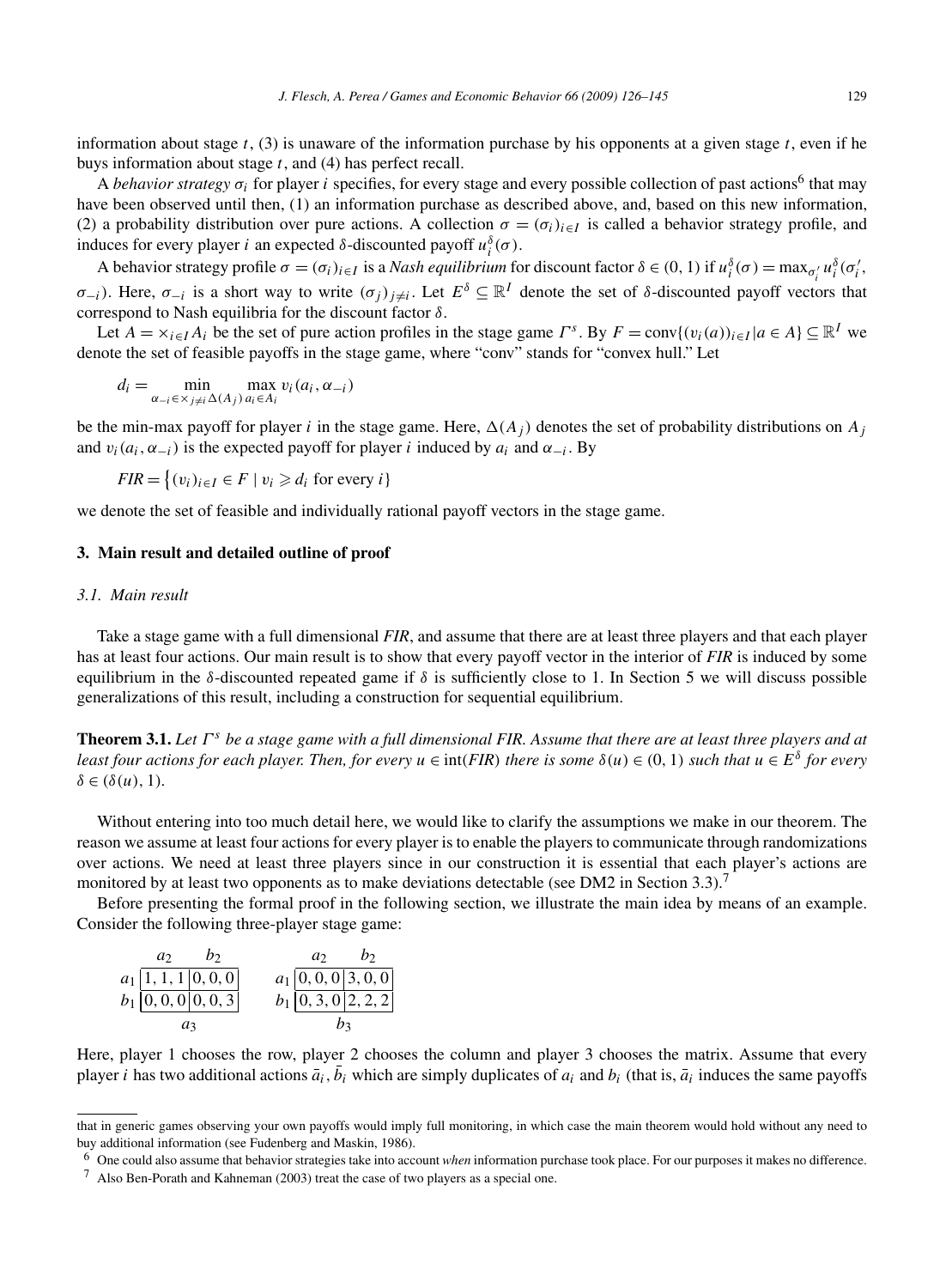as  $a_i$  against any pair of actions by the opponents, and similarly for  $\bar{b}_i$ ). Notice that  $d_i = 0$  for all players *i*, and that  $\dim(FIR) = 3$ . Hence, the conditions of our theorem are met.

Take a payoff vector  $u$  in the interior of *FIR*. We show how to construct an equilibrium for large enough  $\delta$  which induces *u*.

#### *3.2. The strategy profile*

The first step is to divide the set of stages into "master-blocks"  $M_1, M_2, \ldots$  of length  $2^n + n + 2$  (where *n* is yet to be determined). Master-block *M*<sup>1</sup> is designed in such a way that the realized payoff-vector in *M*<sup>1</sup> is close to *u*. Since in *M*<sup>1</sup> the strategy profile does not always prescribe a fixed action, one cannot guarantee that the realized payoff-vector is exactly equal to *u*. Master-block  $M_2$  is identical to  $M_1$ . By construction, at the end of  $M_2$  the players will find out the realized payoffs in block  $M_1$ . Before the start of  $M_3$ , a new target-payoff-vector  $u_3$  has to be determined as to compensate for the "contaminating" payoffs in  $M_1$ . In general, before the start of each master-block  $M_k$  we determine a target-payoff-vector *uk* based on the difference between *uk*<sup>−</sup><sup>2</sup> and the realized payoffs in *Mk*−2. An important step in our construction will be to make sure that the target-payoff-vector  $u_k$  sufficiently stays away from the boundary of *FIR*. The reason for not allowing  $u_k$  to be close to the boundary of *FIR* is that players must be able to randomize at certain stages in the construction.

Each master-block  $M_k$  consists of four sub-blocks, the "utility-block"  $U_k$  (of length  $2^n$ ), the "informationexchange-block"  $I_k$  (of length *n*), the "control-block"  $C_k$  (of length 1), and the "deviation-report-block"  $D_k$  (of length 1). Table 1 summarizes the players' behavior in these four sub-blocks.

**Utility-block**  $U_k$ : This block makes sure that the total discounted payoff-vector converges to  $u$ , as desired. In order to achieve this, the relative length of  $U_k$  within the master-block  $M_k$  is chosen close to 1 (by choosing *n* large enough).

*Information purchase:* During block *Uk* no player buys any information yet.

*Actions:* The prescribed actions here are pure actions in  $\{a_i, b_i\}$ , and are chosen in such a way that the induced discounted payoff-vector is close to the target-payoff-vector  $u_k$ . However, every player *i* chooses a stage in this utility-block in which he "switches" from the prescribed action to randomizing equally between the two duplicate actions  $\bar{a}_i$  and  $\bar{b}_i$ . This switching-stage is chosen according to the following probability distribution: the last stage in *U<sub>k</sub>* is chosen with probability  $2^n/(2^n + c)$ , whereas the other stages are chosen with probability  $c/(2^n - 1)(2^n + c)$ . Hence, the last stage is chosen with a much larger probability than the other stages in  $U_k$ .<sup>8</sup>

Table 1 Summary of player *i*'s behavior as long as no player has reported a deviation

|                                 | Actions                                                                                                                                                                                                                                 | Information purchase                                                           |
|---------------------------------|-----------------------------------------------------------------------------------------------------------------------------------------------------------------------------------------------------------------------------------------|--------------------------------------------------------------------------------|
| $U_k$<br>$(2^n \text{ stages})$ | * choose switching-stage $t_{ik} \in U_k$ as follows:<br>last stage in $U_k$ with probability $2^n/(2^n + c)$<br>all other stages in $U_k$ with equal probability                                                                       | none                                                                           |
|                                 | $*$ at all stages except $t_{ik}$ play prescribed pure action<br>* at stage $t_{ik}$ switch to $\frac{1}{2}\bar{a}_i + \frac{1}{2}\bar{b}_i$                                                                                            |                                                                                |
| $I_k$<br>$(n$ stages)           | report switching-stage $t_{ik}$ in binary code                                                                                                                                                                                          | none                                                                           |
| $C_k$<br>$(1 \text{ stage})$    | * play $\frac{1}{2}a_i + \frac{1}{2}b_i$ if the sum of the number of a's and<br>the number of $\bar{a}$ 's at $t_{jk}$ ( $\forall j$ ), $C_{k-1}$ , $D_{k-1}$ is even<br>* play $\frac{1}{2}\bar{a}_i + \frac{1}{2}\bar{b}_i$ otherwise | $* I_k$<br>* $t_{ik}$ for all $j \neq i$<br>* $C_{k-1}$<br>$* D_{k-1}$<br>none |
| $D_k$<br>$(1 \text{ stage})$    | $*$ if player <i>i</i> detects a deviation then report<br>this by playing $\frac{1}{2}\bar{a}_i + \frac{1}{2}\bar{b}_i$<br>* play $\frac{1}{2}a_i + \frac{1}{2}b_i$ otherwise                                                           |                                                                                |

<sup>&</sup>lt;sup>8</sup> In Ben-Porath and Kahneman (2003), a similar block is used to generate a discounted payoff close to the target payoff. A difference is that in Ben-Porath and Kahneman, every player randomly chooses *two* switching stages, according to the *uniform* distribution. Also, in Ben-Porath and Kahneman every player monitors exactly one opponent at a randomly chosen stage. In Ben-Porath and Kahneman, namely, buying information about opponents' actions cannot be delayed. The monitoring assignment in Ben-Porath and Kahneman is quite delicate.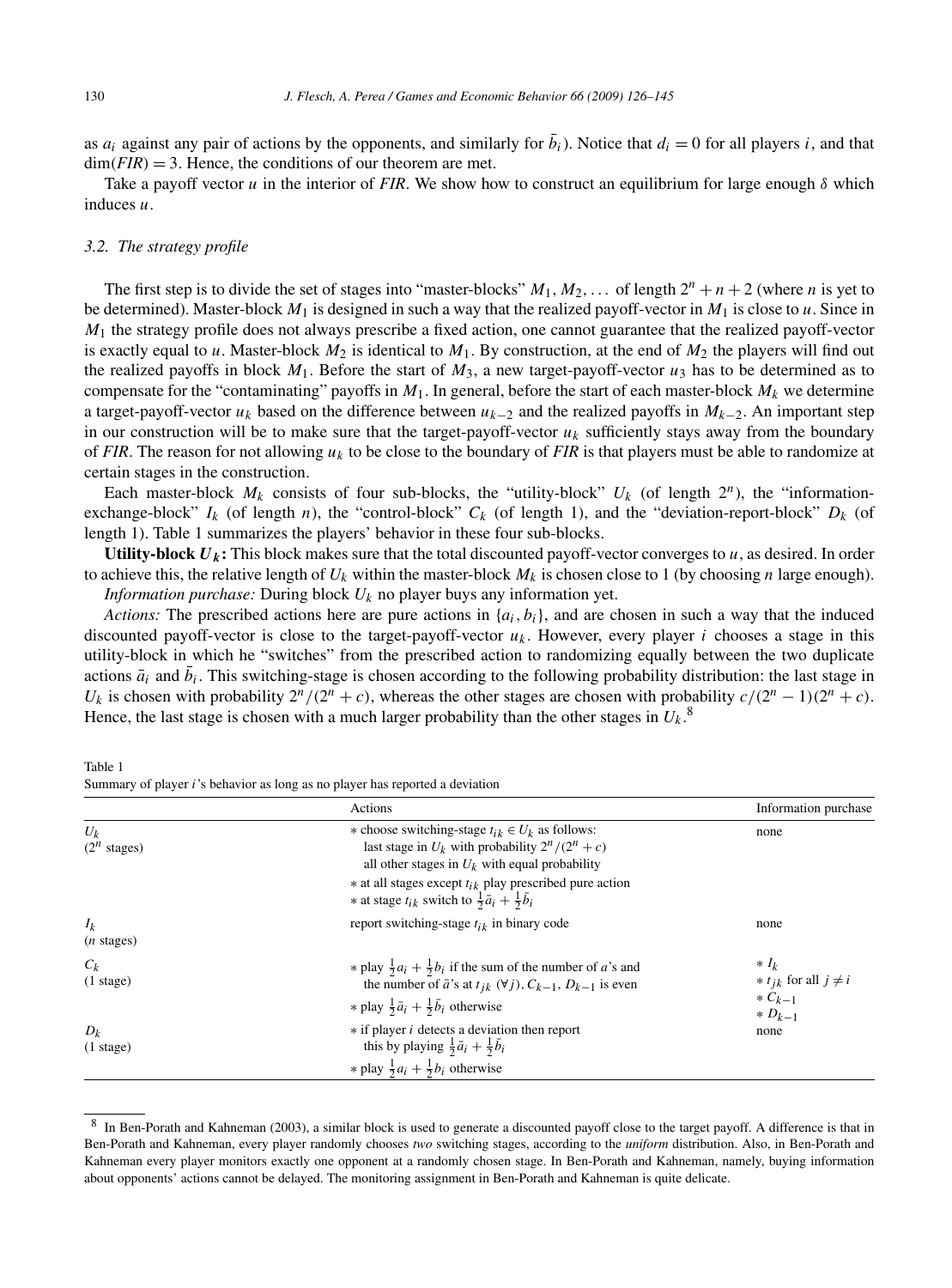**Information-exchange-block**  $I_k$ : The purpose of  $I_k$  is to enable the players to find out the realization of the switches at *Uk* .

*Information purchase:* During block *Ik* no player buys any information yet.

*Actions:* Each player must report in binary code the stage in  $U_k$  at which he switched. Here, randomization  $\frac{1}{2}a_i + \frac{1}{2}b_i$  represents 0 and randomization  $\frac{1}{2}\overline{a}_i + \frac{1}{2}\overline{b}_i$  represents 1 for every player *i*. More precisely, if player *i* in  $U_k$  has switched at stage  $t_{ik}$ , which corresponds to the  $\tilde{t}_{ik}$ -th stage within  $U_k$ , then he must play the sequence of randomizations in  $I_k$  that corresponds to  $\tilde{t}_{ik} - 1$  in binary code. Note that *n* stages are sufficient for reporting the binary code, since  $U_k$  consists of  $2^n$  stages.<sup>9</sup>

**Control-block**  $C_k$ : The idea behind  $C_k$  is that players check whether opponents have played the "right" actions, and have bought information whenever they were supposed to.

*Information purchase:* At the beginning, every player *i* buys information about all stages in *Ik* , which enables him to identify the stages in  $U_k$  at which his opponents have switched. Additionally, player  $i$  buys information about these stages in  $U_k$ . More precisely, if player *i* learns that opponent  $j_1$  has reported the switching stage  $t_{j_1k}$ , and opponent  $j_2$  has reported  $t_{jk}$ , he buys stages  $t_{jk}$  and  $t_{jk}$  in  $U_k$ . If the two reported switching stages coincide, he only buys this stage once. (Note that each player *i* knows the actions that were played at his own switching stage  $t_{ik}$ . Namely, if  $t_{ik}$ coincides with an opponent's switching stage, then he must buy that stage. If, on the other hand, player *i* is the only player who switched at *tik* , then he knows what his opponents were supposed to play there.) Subsequently, player *i* buys information about the previous control-block  $C_{k-1}$  and the previous deviation-report-block  $D_{k-1}$  (if  $k \geq 2$ ).

*Actions:* Two different scenarios may occur here. (a) If no player reported a deviation at *Dk*<sup>−</sup><sup>1</sup> (we will describe later how deviations can be reported): If among all actions at stages  $t_{ik}$  ( $j = 1, 2, 3$ ),  $C_{k-1}$  and  $D_{k-1}$  the sum of the number of *a*'s and the number of  $\vec{a}$ 's is even, then player *i* equally randomizes between  $a_i$  and  $b_i$ . Otherwise, player *i* equally randomizes between  $\bar{a}_i$  and  $\bar{b}_i$ . The purpose of these randomizations is to enforce opponents to buy information about this stage later. If all players follow the prescribed strategies, then the randomizations at *Ck* chosen by the different players should match. (b) If a player has reported a deviation at *Dk*−1: In this case player *i* buys information about all previous stages and will find out who has deviated from the prescribed strategy (possibly the player who wrongly reported at *Dk*<sup>−</sup><sup>1</sup> that somebody deviated). From master-block *Mk*<sup>+</sup><sup>1</sup> on, the deviator will be punished by his opponents. For instance, player 1 can be punished by his opponents if player 2 chooses  $b_2$  and player 3 chooses  $a_3$ , giving player 1 a payoff of  $0.1^{10,11}$ 

**Deviation-report-block**  $D_k$ **: The purpose of this block is to enable the players to report observed deviations.** *Information purchase:* Players buy no information.

*Actions:* If player *i* concludes, on the basis of his information about past stages, that some opponent has deviated from the prescribed strategy, then he equally randomizes between  $\bar{a}_i$  and  $\bar{b}_i$ ; otherwise, player *i* equally randomizes between  $a_i$  and  $b_i$ .<sup>12</sup>

In Miyagawa et al. (2004), this block is not used.

In Miyagawa et al. (2004), a player has to state whether a given opponent has switched or not at a given previous stage. Communication is based on actions, and not on public announcements.

 $12$  In Ben-Porath and Kahneman (2003), this type of communication is not needed due to the use of public announcements.

In Miyagawa et al. (2004), the length of *Uk* is not fixed, but determined stochastically, with the expected length being long enough. At each period in  $U_k$ , players switch with a small probability, implying that the number of switches in  $U_k$  is determined stochastically. Their construction is such that every player is indifferent between playing the target action and playing the switching action. Either no player monitors, or all players monitor all opponents.

<sup>&</sup>lt;sup>9</sup> In Ben-Porath and Kahneman (2003), information-exchange is simpler as it can be done through public announcements. They let every player announce both switching stages, together with his switching actions, and his observations during monitoring.

<sup>&</sup>lt;sup>10</sup> Note that in this construction, the stages  $t_{jk}$  for  $j \neq i$  can only be bought *after* buying block  $I_k$ . If players could only buy one collection of past stages at every stage, block  $C_k$  could be modified as follows: Add one additional stage to  $C_k$ . At the first stage, player *i* plays  $\frac{1}{2}a_i + \frac{1}{2}b_i$  and purchases all stages in  $I_k$ ,  $C_{k-1}$  and  $D_{k-1}$ . At the second stage, the player buys the stages  $t_{ik}$  for all  $j \neq i$ , and plays as specified in Table 1.

<sup>&</sup>lt;sup>11</sup> In Ben-Porath and Kahneman (2003), this block is not needed. By costlessly listening to the public announcements, players will immediately have sufficient information regarding past actions and possible deviations.

In our case, if a player reports a deviation, the players will find out who has deviated by buying all previous stages. In Ben-Porath and Kahneman (2003), the task of finding out who deviated is more complex. In general, only the deviator and the player who monitored him at the corresponding block will know who deviated. In Ben-Porath and Kahneman, both of these players will be punished during a certain number of stages.

In Miyagawa et al. (2004), a player checks the report of the reporting player in  $C_k$ , and approves or disapproves his answer by playing actions in  $D_k$ .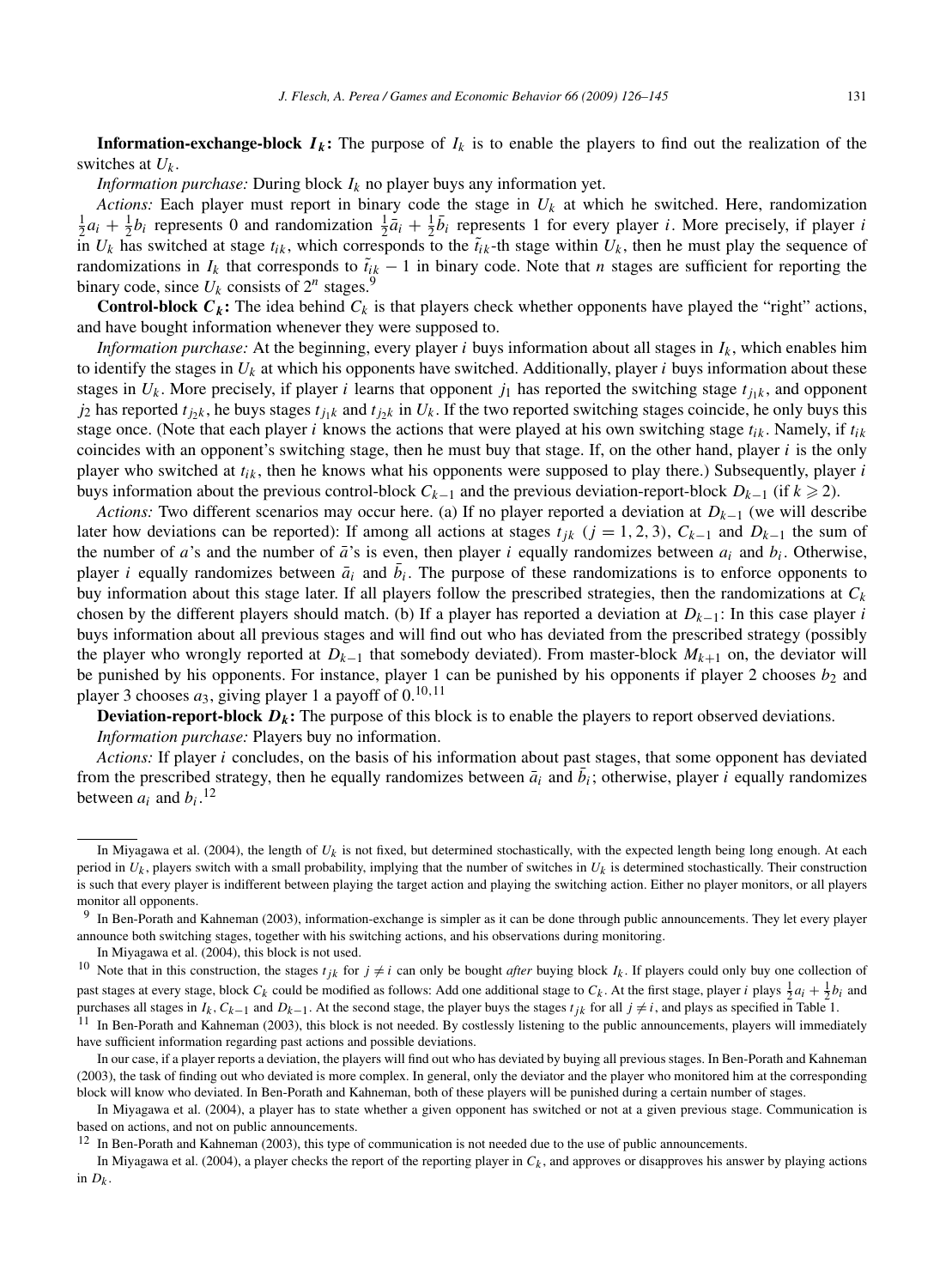Recall that, before turning to the next master-block  $M_{k+1}$ , a new target-payoff-vector  $u_{k+1}$  will be constructed as to compensate for "contaminating" payoffs in *Mk*−1. By construction, such contaminating payoffs can only take place in the sub-blocks  $I_{k-1}$  (*n* stages),  $C_{k-1}$  (1 stage) and  $D_{k-1}$  (1 stage), as well as in the switching-stages in  $U_{k-1}$  (at most 3 stages). Hence, in total we have at least  $2^n - 3$  stages with "correct" payoffs (all in  $U_{k-1}$ ), and at most  $n + 5$ stages with "wrong" payoffs in master-block  $M_{k-1}$ . As such, we can always choose  $\delta$  and *n* large enough such that (a) any sequence of "wrong" payoffs can be compensated by a target payoff vector  $u_{k+1}$  which lies in the interior of *FIR*, and (b) punishment of deviations remains effective despite the fact that it will only start at the end of the next master-block.

#### *3.3. How deviations can be detected*

Suppose that we are in master-block  $M_k$ , and that at previous deviation-report-blocks  $D_1, \ldots, D_{k-2}$  no player has reported a deviation. Then, deviations in  $M_k$  by player *i* can be detected in  $M_k$  or  $M_{k+1}$  by player *j* using one of the following detection mechanisms:

**DM1.** If player *j* in  $C_k$  buys information about the stage  $\tilde{t}_{ik}$  reported in  $I_k$  by player *i*, and notices that player *i* did not switch at that stage.

**DM2.** If player *j* in  $C_k$  buys information about the stage  $\tilde{t}_{j'k} \neq \tilde{t}_{ik}$  reported in  $I_k$  by player *j'*, and notices that player *i* did not play the prescribed action at that stage. (Note that we need at least three players for this to work.)

**DM3.** If player *j* in  $C_{k+1}$  buys information about  $C_k$  and notices that player *i* has reported differently at  $C_k$  than himself. Here, by "differently" we mean that player *i* has chosen a duplicate action while player *j* has not, or vice versa.

**DM4.** If player *j* in  $C_{k+1}$  buys information about  $D_k$ , notices that player *i* has reported a deviation at  $D_k$ , buys all previous stages, and finds out that player *i* incorrectly reported a deviation.

#### *3.4. Why it is not profitable to deviate*

We shall now explain why in the strategy profile above it is not profitable for any player *i* to deviate at any stage by choosing a different action and/or a different information purchase. We show for any deviation in  $M_k$ , which without punishment could be profitable, that such deviation will be detected, either in  $M_k$  or in  $M_{k+1}$ , with a positive probability which does not depend on *δ*. Therefore, every such deviation, when detected, will be reported in *Dk* or  $D_{k+1}$ . Hence, punishment of such deviations, when detected, will start no later than at  $M_{k+3}$ . Therefore, by choosing *δ* sufficiently close to 1, the punishments will be severe enough to render such deviations unprofitable.

Assume that player *i* is the only player to deviate from the strategy profile described above. We distinguish the following four exhaustive and mutually exclusive cases.

*Case 1.* Assume that player *i*'s first deviation is at  $U_k$ . There are three possibilities:

*Case 1.1.* Assume that the first deviation is to choose a different probability distribution over possible switchingstages. In fact, it does not matter how player *i* chooses the probability distribution over possible switching-stages, since the modification of the target-payoff at the master-block  $M_{k+2}$  makes player *i* indifferent between any switching-stage that can be chosen.

*Case 1.2.* Assume that the first deviation is to choose a different probability distribution over actions. (a) If player *i* does not switch at all at *Uk* , this will eventually be detected with probability 1 by DM1, since at *Ik* player *i* must report a switching-stage. (b) If player  $i$  switches in  $U_k$ , but chooses a different probability distribution over the switchingactions at the switching-stage, then this is not profitable by the target-payoff modification at the master block  $M_{k+2}$ . (c) If player *i* switches in  $U_k$  but chooses a different action at a non-switching stage, then either this stage or the switching-stage will not be reported at  $I_k$ . Let  $\hat{t}_{ik}$  denote this stage. Then, with probability at least  $c/(2^n - 1)(2^n + c)$ this stage  $\hat{t}_{ik}$  coincides with the switching stage  $t_{j'k}$  of some third player *j'* and will therefore be bought by player *j* at  $C_k$ . Therefore, player *i* will be "caught" with probability at least  $c/(2^n - 1)(2^n + c)$  by DM2.

*Case 1.3.* Assume that the first deviation is to buy information at some stage in  $U_k$ . The only useful insights that player *i* can obtain by buying information about past stages is to learn whether his opponents have already switched at *Uk* . If he learns that both opponents have already switched, he could deviate at all future non-switching-stages in *Uk* without running the risk of being detected by his opponents, since only reported switching-stages will be bought (at  $C_k$ ). Suppose that player *i* at stage  $t_2$  in  $U_k$  is still not certain whether opponent *j* has switched in  $U_k$ , and buys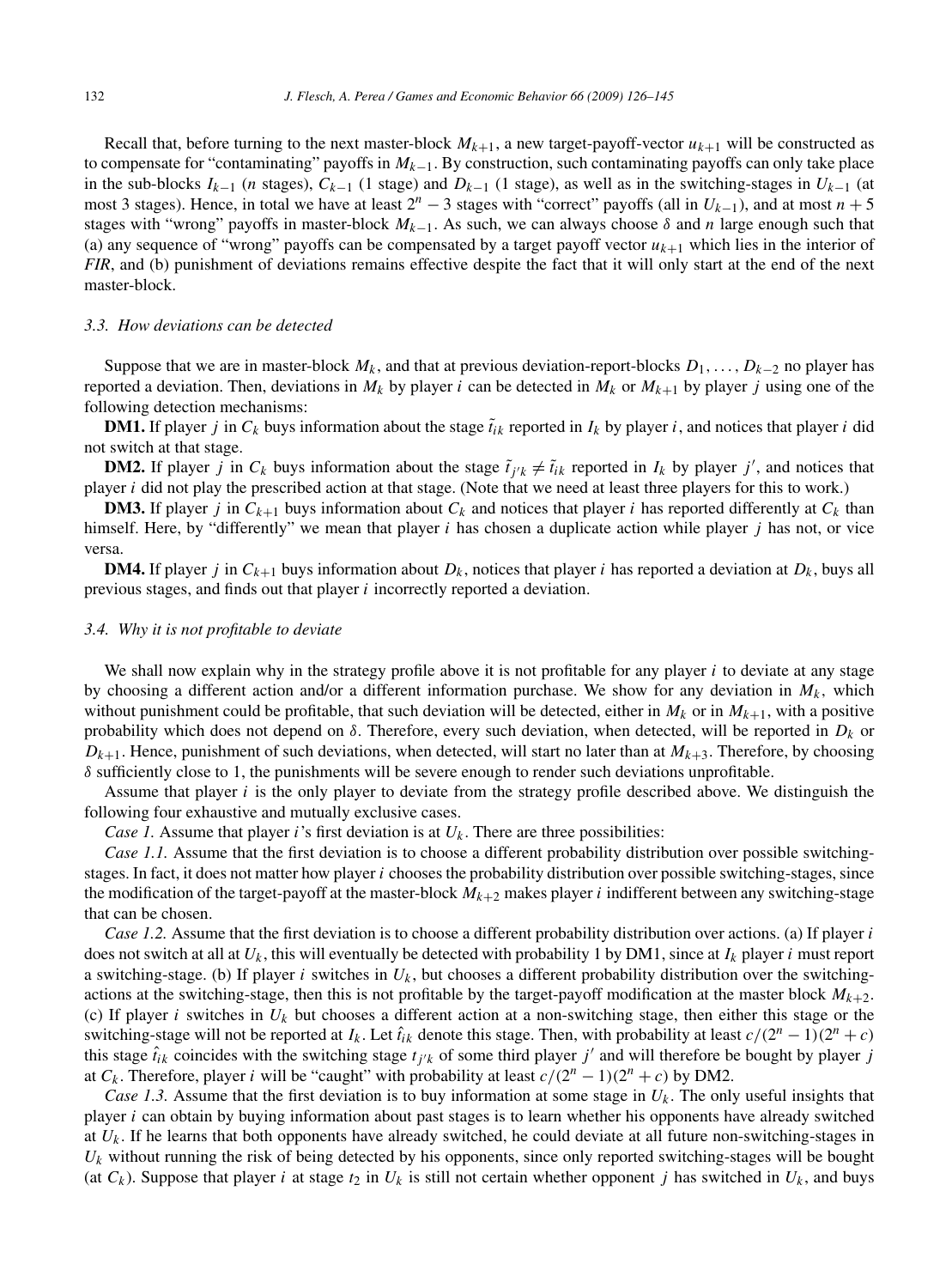some stage  $t_1 < t_2$  in  $U_k$ . Hence, he has a cost of  $(1 - \delta)\delta^{t_2 - 1}c$ . Moreover, as player *i* is uncertain about whether player *j* switched at  $t_1$  or will switch at the last stage in  $U_k$ , the conditional probability that player *j* has switched at stage  $t_1$  is at most

$$
\frac{c/(2^n-1)(2^n+c)}{c/(2^n-1)(2^n+c)+2^n/(2^n+c)}=\frac{c}{c+2^n(2^n-1)}.
$$

(Note that the probability of switching at stage  $t_1$  in  $U_k$  is initially equal to  $c/(2^n - 1)(2^n + c)$ , while the last stage is chosen with probability  $2^n/(2^n + c)$ .) If player *j* indeed switched at  $t_1$ , then player *i* does not have to buy this switching stage anymore at  $C_k$ , and in the best-case scenario player *i* would moreover know that all opponents have switched before stage  $t_2$ , in which case he could safely deviate at the remaining stages in  $U_k$ . So, the total gain would be at most

$$
(1 - \delta) \left( \delta^{z_k + 2^n + n - 1} c + \sum_{t = t_2}^{z_k + 2^n - 1} \delta^{t - 1} \cdot 1 \right),
$$

where  $z_k$  denotes the first stage in  $U_k$ . (Notice that  $(1 - \delta)\delta^{z_k+2^n+n-1}c$  is the cost which player *i* would have to incur if he would buy stage  $t_1$  at  $C_k$ . Note also that the highest possible gain at each stage is at most 1, as can be seen from the payoff matrices.) Therefore, the expected total gain from buying stage  $t_1$  at stage  $t_2$  is at most

$$
\frac{c}{c+2^{n}(2^{n}-1)}\cdot(1-\delta)\left(\delta^{z_{k}+2^{n}+n-1}c+\sum_{t=t_{2}}^{z_{k}+2^{n}-1}\delta^{t-1}\cdot 1\right).
$$

Since

$$
\frac{c}{c+2^n(2^n-1)} \cdot (1-\delta) \left( \delta^{z_k+2^n+n-1} c + \sum_{t=t_2}^{z_k+2^n-1} \delta^{t-1} \cdot 1 \right)
$$
  
\$\leq \frac{c}{c+2^n(2^n-1)} \cdot (1-\delta) \delta^{t\_2-1} (c+2^n)\$  
\$\leq (1-\delta) \delta^{t\_2-1} c\$

such deviation can never be profitable in expectation, as  $(1 - \delta)\delta^{t-1}c$  is the discounted cost of buying information at stage  $t_2$  about stage  $t_1$ .

*Case 2.* Assume that player *i*'s first deviation is at  $I_k$ . This implies that player *i* has switched exactly once, at stage  $t_{ik}$ , in  $U_k$ . If player *i* chooses a different probability distribution over the prescribed actions, it would not be profitable by the target-payoff modification at the master block  $M_{k+2}$ . If player *i* reports a stage which is different from  $t_{ik}$ , this will be detected by DM1. Therefore, any information that player  $i$  would buy at  $I_k$  cannot be used in  $I_k$  since it is in player *i*'s best interest to report stage *tik* here. Hence, buying such information is best delayed until the beginning of block  $C_k$ .

*Case 3.* Assume that player *i*'s first deviation is at  $C_k$ . First of all, choosing a different probability distribution over the prescribed actions is not profitable by the target-payoff modification at the master block  $M_{k+2}$ . If he deviates by choosing a non-prescribed action, then, by definition, it will be detected by DM3. Finally, if player *i* buys less information at *Ck* , then, with probability 1*/*2, player *i* will be wrong about the parity of the sum of the number of *a*'s and the number of  $\vec{a}$ 's at the reported switching stages and blocks  $C_{k-1}$ ,  $D_{k-1}$ . Hence, with probability 1/2 he reports differently than player *j* at  $C_k$ . Consequently, with probability  $1/2$  he chooses a non-prescribed action which will be detected by DM3.

*Case 4.* Assume that player *i*'s first deviation is at  $D_k$ . Since we assume that player *i* is the only player who deviates, player *i* is supposed to play  $\frac{1}{2}a_i + \frac{1}{2}b_i$  here. First of all, it does not matter how player *i* chooses the probability distribution over  $a_i$  and  $b_i$ , since the modification of the target-payoff at master-block  $M_{k+2}$  makes player *i* indifferent between them. If player *i* chooses a duplicate action, thereby wrongly reporting a deviation, this will be detected in  $C_{k+1}$  by DM4. Obviously, buying information at  $D_k$  is useless.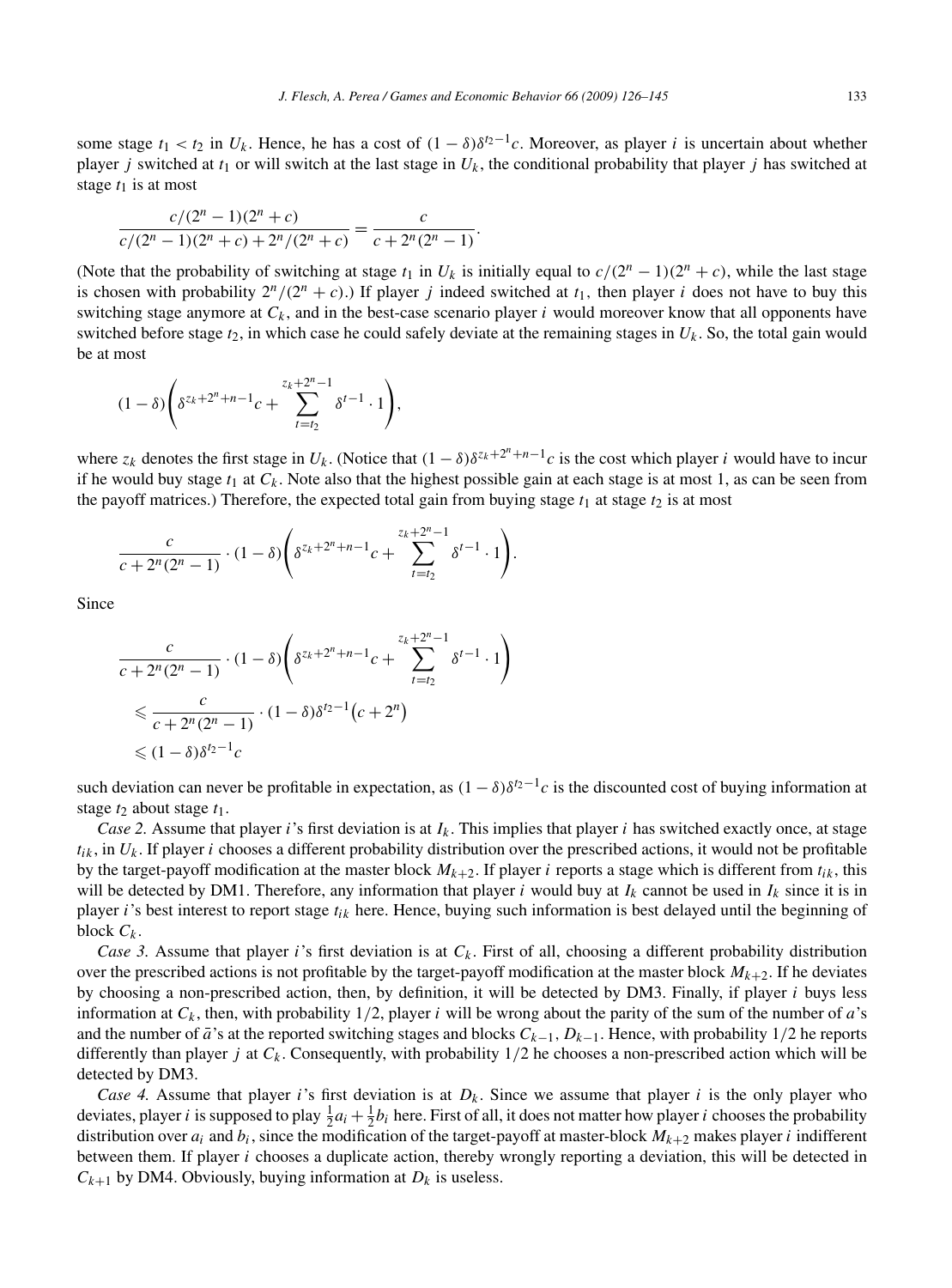# **4. Formal proof of main result**

# *4.1. Outline*

Consider a repeated game satisfying full dimensionality. Suppose there are  $m \geq 3$  players and every player has at least four actions. Take an arbitrary payoff vector  $u \in \text{int}(F/R)$ . Our goal is to find a lower bound  $\delta(u) \in (0, 1)$  for the discount factor, and for every  $\delta \in (\delta(u), 1)$  to construct a Nash equilibrium of the repeated game with expected *δ*-discounted payoff vector equal to *u*. For a fixed *u* the outline of the construction is as follows:

In Section 4.2 we first show how to choose  $\delta(u)$ . Take an arbitrary discount factor  $\delta \in (\delta(u), 1)$ . In Section 4.3 we construct a strategy profile. In Section 4.4 we show that it has expected *δ*-discounted payoff *u*. In Section 4.5, finally, we prove that it is an equilibrium in the *δ*-discounted repeated game. This will complete the proof of Theorem 3.1.

# *4.2. Choice of δ(u)*

Recall that we assume that the dimension of *FIR* is equal to *m*. Therefore, there exists some *α >* 0 such that  $B_{4\alpha}(u) \subseteq FIR$ , where  $B_{4\alpha}(u)$  denotes the open ball with center *u* and radius  $4\alpha$  with respect to the maximum norm.

Let  $R := \{(v_i(a))_{i \in I} \mid a \in \times_{i \in I} A_i\}$  be the set of stage-payoff vectors induced by pure action profiles. Hence, the set of feasible payoff vectors is the convex hull of *R*. Let  $r^* := 2 \max_{r \in R} ||r||$ , where  $|| \cdot ||$  denotes the maximum norm. Therefore, the maximum variation in payoff at a certain stage can never exceed *r*∗. Given *α*, choose a large enough *N* of the form  $N = 2^n + n + 2$ , with  $n \in \mathbb{N}$ , such that the following two properties hold:

(1) Every payoff-vector  $r \in FIR$  can be approximated sufficiently closely by the average payoff of a sequence of *N* pure action profiles. Formally, for every  $r \in FIR$  there exists a sequence  $r_1, r_2, \ldots, r_N$  in *R* such that

$$
\left\|r-\frac{r_1+r_2+\cdots+r_N}{N}\right\|\leqslant\frac{\alpha}{12}.
$$

(2) Variations in stage-payoffs during at most  $\log_2 N + m + 2$  stages within a block of *N* consecutive stages have little influence on the average payoff. Formally,

$$
\frac{\lceil \log_2 N \rceil + m + 2}{N} r^* \leq \frac{\alpha}{12},
$$

where  $\lceil x \rceil$  denotes the lowest integer above or equal to *x*.

Subsequently, we choose  $\delta(u) \in (0, 1)$  close enough to 1 such that for every  $\delta \in (\delta(u), 1)$  the following properties hold:

(3) For every sequence  $r_1, r_2, \ldots, r_N$  in *R*, it holds that the *δ*-discounted sum is close enough to the average. Formally,

$$
\left\| \frac{\sum_{t=1}^{N} \delta^{t-1} r_t}{\sum_{t=1}^{N} \delta^{t-1}} - \frac{r_1 + r_2 + \dots + r_N}{N} \right\| \leq \frac{\alpha}{12}.
$$

(4) The *δ*-discounted influence of variations during at most  $\log_2 N + m + 2$  stages within a block of *N* consecutive stages is close enough to the average influence. Formally,

$$
\left|\frac{\sum_{t=1}^{\lceil \log_2 N \rceil + m + 2} \delta^{t-1}}{\sum_{t=1}^N \delta^{t-1}} r^* - \frac{\lceil \log_2 N \rceil + m + 2}{N} r^* \right| \leq \frac{\alpha}{12}.
$$

(5) Even after two blocks of *N* stages, the payoffs are not discounted "too much." Formally,

$$
\delta^{2N} > \frac{1}{3}.
$$

(6) The maximum variation in *δ*-discounted payoff during three blocks of *N* stages is limited. Formally,

$$
\sum_{t=1}^{3N} \delta^{t-1} r^* \leq \frac{c}{N(N+c)} \sum_{t=3N+1}^{\infty} \delta^{t-1} \alpha.
$$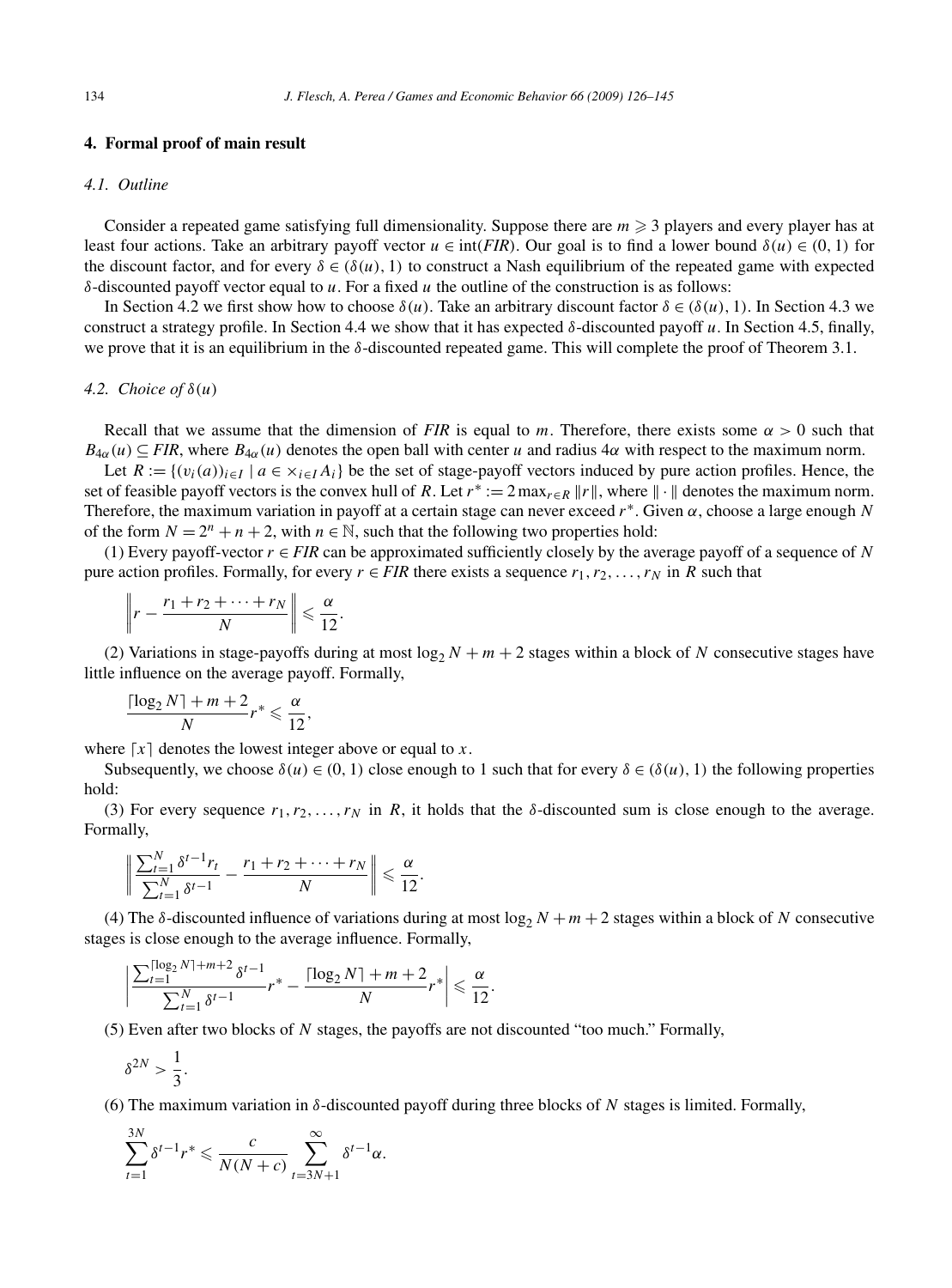#### *4.3. Strategy profile*

For a given *u*, let  $N = 2^n + n + 2$  and  $\delta(u)$  be chosen as specified above. Take an arbitrary  $\delta \in (\delta(u), 1)$ . By properties (1) and (3) above, one can construct for every  $r \in FIR$  a sequence  $\xi(r) := (\xi_1(r), \xi_2(r), \ldots, \xi_N(r))$  in *R* with

$$
\left\|\frac{\sum_{t=1}^N \delta^{t-1}\xi_t(r)}{\sum_{t=1}^N \delta^{t-1}} - r\right\| \leq \frac{\alpha}{6}.
$$

In fact, we only need  $\xi_t(r)$  for  $t \leq 2^n$ , but we include N stages for technical reasons. For every  $r \in FIR$ , define

$$
\varphi(r) := \frac{\sum_{t=1}^{N} \delta^{t-1} \xi_t(r)}{\sum_{t=1}^{N} \delta^{t-1}}.
$$

Similarly to our example in Section 3, we build a sequence of blocks  $(U_1, I_1, C_1, D_1, U_2, \ldots)$  where each utility block  $U_k$  has  $2^n$  stages, each information-exchange-block  $I_k$  has *n* stages, each control block  $C_k$  has 1 stage and each deviation-report block  $D_k$  has 1 stage. Hence, every master-block  $M_k$  (consisting of  $U_k$ ,  $I_k$ ,  $C_k$  and  $D_k$ ) has length N. The purpose of each of these blocks is the same as in the example. We define a strategy profile as follows:

In block  $U_1$ , the target-payoff vector  $u_1$  is chosen equal to  $u$ . At the beginning of  $U_1$ , every player *i* randomly chooses a switching-stage *ti*<sup>1</sup> according to the probability distribution specified in Table 1. At all stages *t* of *U*1, player *i* chooses the pure action corresponding to  $\xi_t(u_1)$ , except for the switching stage  $t_{i1}$  at which he randomizes equally between the two non-prescribed actions with lowest indices, say  $\bar{a}_i$  and  $\bar{b}_i$ .

For the blocks  $I_1, C_1$  and  $D_1$ , we may take for each player *i* these two actions  $\bar{a}_i$  and  $\bar{b}_i$  together with two other actions, say *ai* and *bi*, for communication. The behavior of the players in these blocks is then identical to Table 1.

In block  $U_2$  the target-payoff vector  $u_2$  is still equal to  $u$ , and the behavior of the players in master-block  $M_2$  is the same as in  $M_1$ .

If all players follow the prescribed strategy, every player knows after  $C_2$  the realized actions and payoffs in  $M_1$ . Let  $(r_t)_{t \in M_1}$  denote the sequence of realized<sup>13</sup> payoff vectors in *M*<sub>1</sub>. Given these realized payoffs, choose the target-payoff vector  $u_3$  for  $U_3$  such that

$$
\sum_{t \in M_1} \delta^{t-1}(r_t - u_1) + \sum_{t \in M_3} \delta^{t-1} u_3 = \sum_{t \in M_3} \delta^{t-1} u.
$$

This way,  $u_3$  compensates for the difference between the target payoff  $u_1$  and the realized payoff in block  $M_1$ . The equation above gives

$$
u_3 = \frac{\sum_{t \in M_1} \delta^{t-1} (u_1 - r_t) + \sum_{t \in M_3} \delta^{t-1} u}{\sum_{t \in M_3} \delta^{t-1}}.
$$

At the *t*th stage of  $U_3$ , every player *i* chooses the pure action corresponding to  $\xi_t(u_3)$ , except when *t* is *i*'s switching stage. The remainder of block  $M_3$  is the same as in  $M_1$  and  $M_2$ .

In general, for every  $k \ge 3$ , let  $(r_t)_{t \in M_{k-2}}$  denote the sequence of realized payoff vectors in  $M_{k-2}$ . We choose the target-payoff vector  $u_k$  for  $U_k$  such that

$$
\sum_{t \in M_{k-2}} \delta^{t-1}(r_t - u_{k-2}) + \sum_{t \in M_k} \delta^{t-1} u_t = \sum_{t \in M_k} \delta^{t-1} u,
$$
\n(4.1)

and hence

$$
u_k = \frac{\sum_{t \in M_{k-2}} \delta^{t-1} (u_{k-2} - r_t) + \sum_{t \in M_k} \delta^{t-1} u}{\sum_{t \in M_k} \delta^{t-1}}.
$$

The remainder of block  $M_k$  is as usual.

In order to show that these strategies are well-defined, we prove that  $u_k \in \text{int}(FIR)$  for all *k*. To this purpose, we shall show that  $||u_k - u|| < \alpha$  for all *k*, implying that  $u_k \in B_\alpha(u) \subseteq \text{int}(FIR)$  for all *k*.

<sup>&</sup>lt;sup>13</sup> More precisely, each player has a belief about the payoffs in  $U_1$ . If no player deviates, then all these beliefs will coincide with  $r_t$ .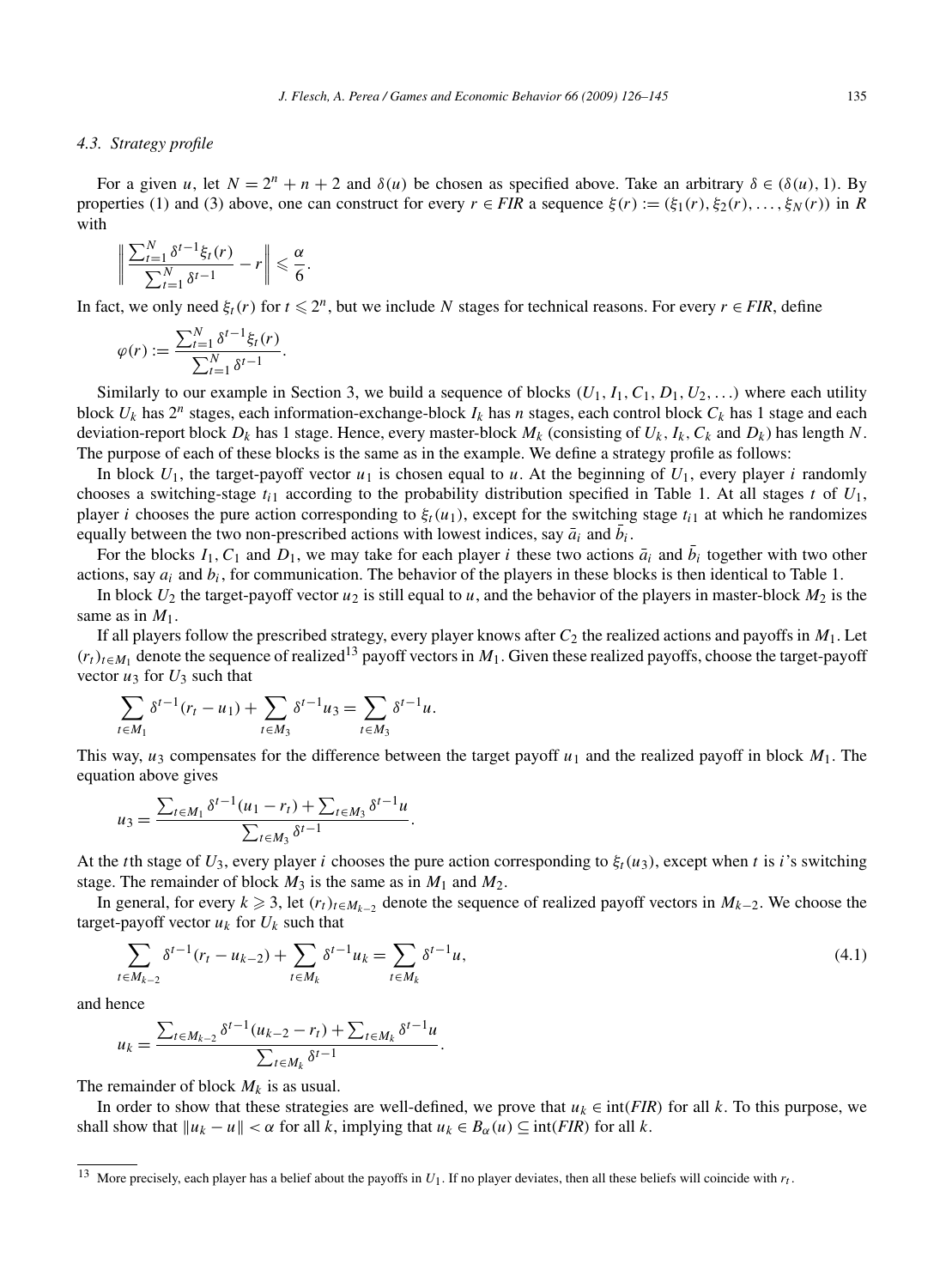For  $k = 1$  and  $k = 2$ , the statement holds trivially since  $u_1 = u_2 = u$ . By equation (4.1), we have for every  $k \ge 3$ that

$$
||u_{k} - u|| = \left\| \frac{\sum_{t \in M_{k-2}} \delta^{t-1} (u_{k-2} - r_{t})}{\sum_{t \in M_{k}} \delta^{t-1}} \right\|
$$
  
\n
$$
= \frac{1}{\delta^{2N}} \left\| \frac{\sum_{t \in M_{k-2}} \delta^{t-1} (u_{k-2} - r_{t})}{\sum_{t \in M_{k-2}} \delta^{t-1}} \right\|
$$
  
\n
$$
= \frac{1}{\delta^{2N}} \left\| u_{k-2} - \frac{\sum_{t \in M_{k-2}} \delta^{t-1} r_{t}}{\sum_{t \in M_{k-2}} \delta^{t-1}} \right\|
$$
  
\n
$$
\leq \frac{1}{\delta^{2N}} \left( \left\| u_{k-2} - \varphi(u_{k-2}) \right\| + \left\| \varphi(u_{k-2}) - \frac{\sum_{t \in M_{k-2}} \delta^{t-1} r_{t}}{\sum_{t \in M_{k-2}} \delta^{t-1}} \right\| \right).
$$
\n(4.2)

By definition of  $\varphi(u_{k-2})$ ,

$$
\|\varphi(u_{k-2}) - u_{k-2}\| \leq \frac{\alpha}{6}.\tag{4.3}
$$

Again, by definition of  $\varphi(u_{k-2})$ ,

$$
\begin{aligned}\n\left\|\varphi(u_{k-2}) - \frac{\sum_{t \in M_{k-2}} \delta^{t-1} r_t}{\sum_{t \in M_{k-2}} \delta^{t-1}}\right\| &= \left\|\frac{\delta^{(k-3)N} \sum_{t=1}^N \delta^{t-1} \xi_t(u_{k-2})}{\delta^{(k-3)N} \sum_{t=1}^N \delta^{t-1}} - \frac{\sum_{t \in M_{k-2}} \delta^{t-1} r_t}{\sum_{t \in M_{k-2}} \delta^{t-1}}\right\| \\
&= \left\|\frac{\sum_{t \in M_{k-2}} \delta^{t-1} (\xi_t(u_{k-2}) - r_t)}{\sum_{t \in M_{k-2}} \delta^{t-1}}\right\| \\
&\leq \frac{\sum_{t=1}^{m+n+2} \delta^{t-1} r^*}{\sum_{t=1}^N \delta^{t-1}},\n\end{aligned}
$$

since, by construction, there are at most  $m + n + 2$  stages in  $M_{k-2}$  where the realized payoff  $r<sub>t</sub>$  is different from the target payoff  $\xi_t(u_{k-2})$ . Since  $m + n + 2 \le \log_2 N + m + 2$ , we have by properties (2) and (4) that

$$
\frac{\sum_{t=1}^{m+n+2} \delta^{t-1} r^*}{\sum_{t=1}^N \delta^{t-1}} \leq \frac{\sum_{t=1}^{\lceil \log_2 N \rceil + m + 2} \delta^{t-1} r^*}{\sum_{t=1}^N \delta^{t-1}} \leq \frac{\alpha}{6},
$$

and hence

$$
\left\|\varphi(u_{k-2})-\frac{\sum_{t\in M_{k-2}}\delta^{t-1}r_t}{\sum_{t\in M_{k-2}}\delta^{t-1}}\right\|\leqslant \frac{\alpha}{6}.\tag{4.4}
$$

By inequalities (4.2), (4.3) and (4.4) it follows that

$$
||u_k - u|| \leq \frac{1}{\delta^{2N}} \left( \frac{\alpha}{6} + \frac{\alpha}{6} \right) < \alpha,
$$

where the last inequality follows from property (5). We thus have shown that  $u_k \in B_\alpha(u) \subseteq \text{int}(FIR)$  for all *k*, and therefore the strategy profile is well-defined.

#### *4.4. Expected δ-discounted payoff is equal to u*

Take a discount factor  $\delta \in (\delta(u), 1)$  and consider the corresponding strategy profile as defined in Section 4.3. From (4.1) it follows that

$$
\sum_{k=1,k \text{ odd}}^{\infty} \sum_{t \in M_k} \delta^{t-1} r_t = \sum_{k=3,k \text{ odd}}^{\infty} \sum_{t \in M_{k-2}} \delta^{t-1} r_t
$$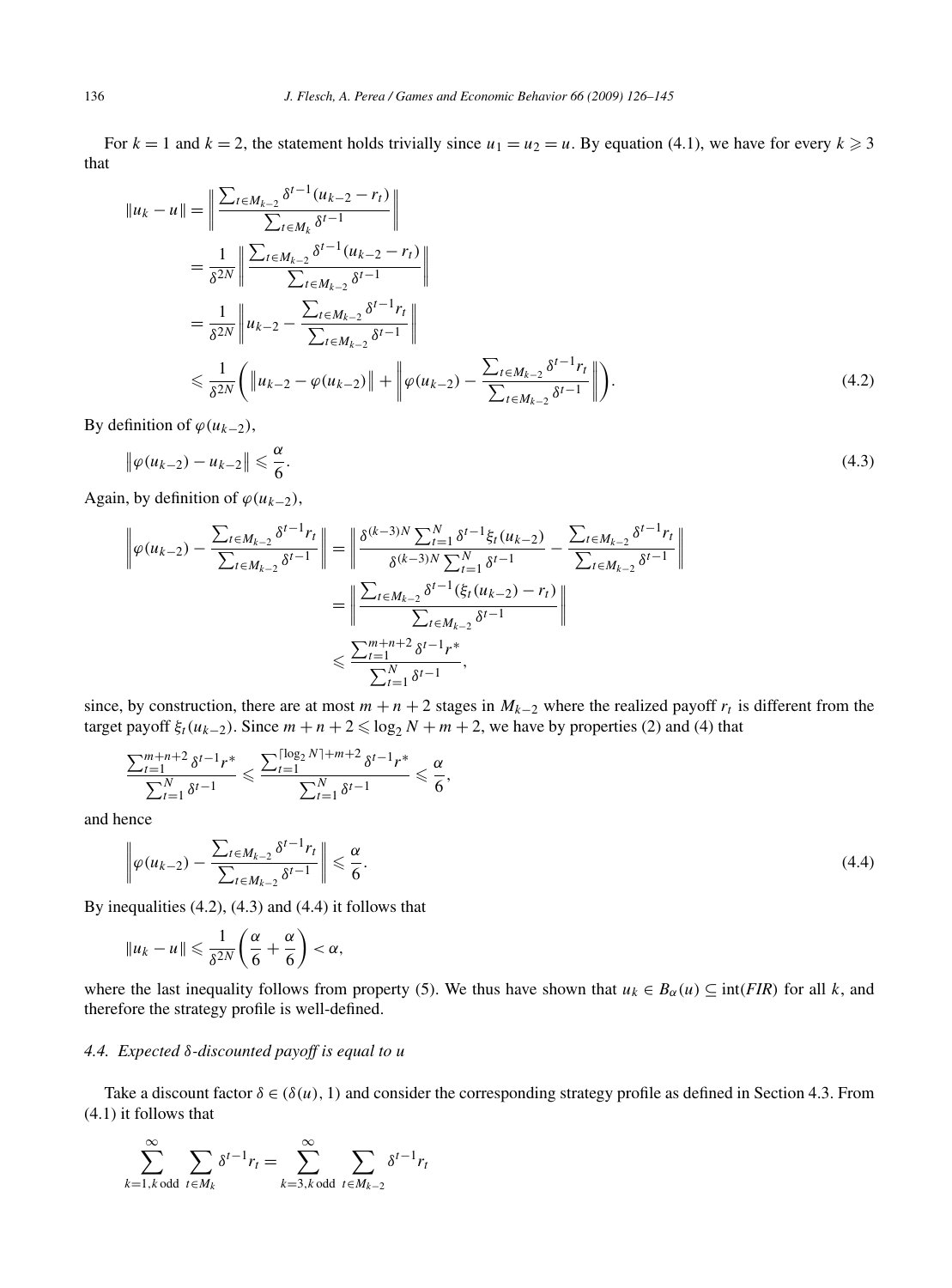$$
= \sum_{k=3,k \text{ odd}}^{\infty} \left( \sum_{t \in M_{k-2}} \delta^{t-1} u_{k-2} - \sum_{t \in M_k} \delta^{t-1} u_k + \sum_{t \in M_k} \delta^{t-1} u \right)
$$
  

$$
= \sum_{t \in M_1} \delta^{t-1} u_1 + \sum_{k=3,k \text{ odd}}^{\infty} \sum_{t \in M_k} \delta^{t-1} u
$$
  

$$
= \sum_{k=1,k \text{ odd}}^{\infty} \sum_{t \in M_k} \delta^{t-1} u.
$$

Similarly, one can show that

$$
\sum_{k=2,k \text{ even}}^{\infty} \sum_{t \in M_k} \delta^{t-1} r_t = \sum_{k=2,k \text{ even}}^{\infty} \sum_{t \in M_k} \delta^{t-1} u.
$$

Together, we obtain

$$
\sum_{k=1}^{\infty} \sum_{t \in M_k} \delta^{t-1} r_t = \sum_{k=1}^{\infty} \sum_{t \in M_k} \delta^{t-1} u,
$$

and hence

$$
(1 - \delta) \sum_{t=1}^{\infty} \delta^{t-1} r_t = u,
$$

which means that, with probability 1, the total *δ*-discounted realized payoff is exactly *u*. This implies in particular that the expected  $\delta$ -discounted payoff is equal to *u*, as desired.

#### *4.5. The strategy-profile is an equilibrium in the δ-discounted repeated game*

Consider, again, a discount-factor  $\delta \in (\delta(u), 1)$  and the corresponding strategy profile. Suppose that player *i* would deviate for the first time at master-block  $M_k$ , and that no other player has deviated before. In Section 3.3 we have described how player *i*'s opponents can detect such a deviation by means of the detection mechanisms DM1 until DM4. Moreover, in Section 3.4 we have shown that any deviation that could possibly lead to an improvement will be detected with probability at least  $c/(2^n - 1)(2^n + c)$ . By construction, if the deviation is detected, it will be reported no later than in  $D_{k+1}$ , and hence will be noticed by the other players no later than in  $C_{k+2}$ . Therefore, punishment will start no later than in  $M_{k+3}$ . These arguments are also valid for the general strategy profile we consider here. We will now show that punishments are severe enough to render any deviation unprofitable.

By deviating in block  $M_k$ , the maximum  $\delta$ -discounted gain that player *i* can achieve in blocks  $M_k$ ,  $M_{k+1}$  and  $M_{k+2}$ is

$$
\sum_{t \in M_k \cup M_{k+1} \cup M_{k+2}} \delta^{t-1} r^*.
$$

If the deviation will be detected, his loss in any master-block  $M_l$  ( $l \ge k + 3$ ) will be at least

$$
\sum_{t\in M_l}\delta^{t-1}\alpha.
$$

For if player *i* did not deviate, the target-payoff vector *ul* would, by construction, be in *Bα(u)*. On the other hand, *α* was chosen such that  $B_{2a}(u) \subseteq FIR$ , which implies that *i*'s punishment payoff is not even in  $B_{2a}(u)$ . Therefore, the distance between *i*'s punishment payoff and *i*'s payoff in *ul* is at least *α*. Since *i*'s deviation will be detected at least with probability  $c/(2^n - 1)(2^n + c)$ , player *i*'s expected gain from deviating at  $M_k$  will be at most

$$
\sum_{t \in M_k \cup M_{k+1} \cup M_{k+2}} \delta^{t-1} r^* - \frac{c}{(2^n - 1)(2^n + c)} \sum_{l \ge k+3} \sum_{t \in M_l} \delta^{t-1} \alpha
$$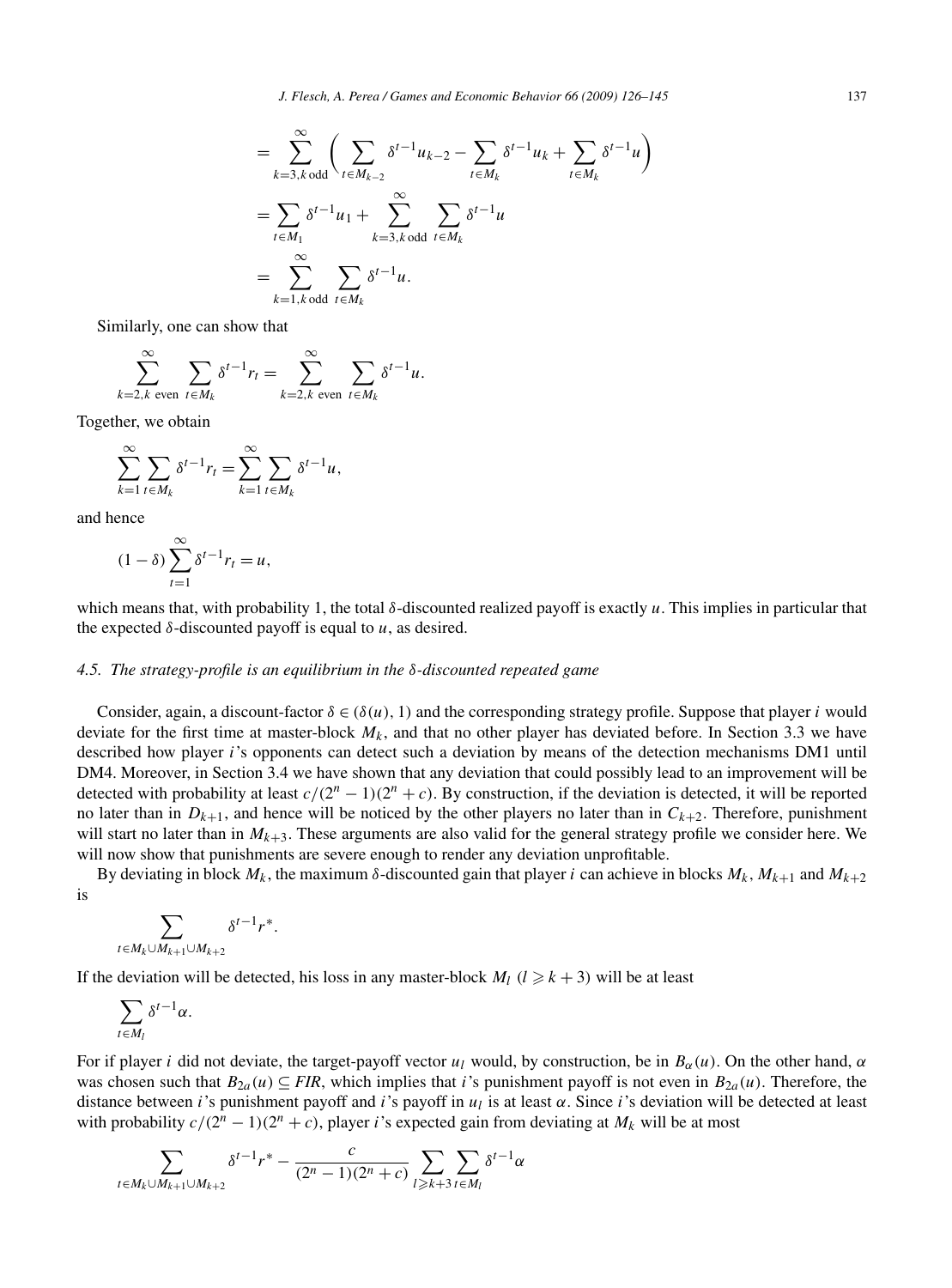$$
= \delta^{(k-1)N} \left( \sum_{t=1}^{3N} \delta^{t-1} r^* - \frac{c}{(2^n - 1)(2^n + c)} \sum_{t=3N+1}^{\infty} \delta^{t-1} \alpha \right)
$$
  
\$\leq \delta^{(k-1)N} \left( \sum\_{t=1}^{3N} \delta^{t-1} r^\* - \frac{c}{N(N + c)} \sum\_{t=3N+1}^{\infty} \delta^{t-1} \alpha \right)\$  
\$\leq 0.

where the last inequality follows from property (6). Hence, no deviation is profitable, which completes the proof.

# **5. Sequential equilibrium**

In this section we prove that our main result does not only hold for Nash equilibrium, but also for sequential equilibrium. A strategy profile is called a *sequential equilibrium* if for every player *i* and *every* possible history for player *i*, his continuation strategy is optimal against the opponents' expected continuation strategies. Below we will construct, for every payoff-vector  $u$  in int(*FIR*) and every discount factor  $\delta$  close enough to 1, a sequential equilibrium *σ* that induces the payoff-vector *u*. Moreover, the total cost for buying information in *σ* will be close to 0 (in fact, tends to 0 if *δ* approaches 1).

Note that the strategy profile as constructed in Section 3 will in general not be a sequential equilibrium. The problem arises after a player detects a deviation. In that case, the continuation strategy of a player will in general not be optimal against the opponents' expected continuation strategies. Often, it would not be in a player's interest to report a deviation, because according to the strategy profile he would have to buy all previous stages in this case, and punish the deviating player afterwards. These two activities would in general hurt the player.

In order to overcome these problems, we now make sure that it becomes optimal for a player to report an opponent's deviation whenever he detects one. To this purpose, we make the following adjustments when a player reports a deviation:

1. Players do not have to buy previous stages to find out the true identity of the deviator, because the deviator will be named by one of the players, say player *j* , who reported a deviation. A target-payoff modification will assure that player *j* is indifferent between any opponent he can name, so he is trustworthy.<sup>14</sup>

2. Punishments now take place during finitely many stages only. When necessary, the reporting player is compensated (or charged) for possible losses (or gains) caused by the punishments by means of a target-payoff modification.

# *5.1. Outline of the plan of action*

A plan of action is a description of a player's behavior as long as he has not deviated himself from this plan. We will now describe the plan of action  $\tau_i$  for every player *i*. Later, in Section 5.4, we will extend the plan of action  $\tau_i$ to a complete strategy  $\sigma_i$ , which also describes what player *i* will do in case he has deviated from  $\tau_i$ . In the previous sections it was sufficient to describe a plan of action for every player since the concept of Nash equilibrium, in contrast with sequential equilibrium, does not require a player *i* to choose optimally after he has deviated himself from *τi*.

Just as in Section 3 play is divided into different master-blocks, in this case regular master-blocks and punishment master-blocks. Regular master-blocks  $M_k$  are defined similarly to Section 3, except for some slight modifications that occur after a punishment. These changes will be described in Section 5.3. Punishment master-blocks *P*[*j* ] will be really new, and are meant to punish a player during a finite number of stages. Section 5.2 provides a detailed description of *P*[*j* ]. Here, *j* denotes the player who can name a deviator. The transition between these blocks proceeds according to the following inductive scheme:

Play starts with a regular master-block *M*1.

After regular master-block  $M_k$ , the new master-block is determined as follows:

Let  $P[j']$  be the last punishment master-block before  $M_k$ . If no punishment has yet taken place, let *j'* be player 1.

<sup>&</sup>lt;sup>14</sup> He may not be trustworthy if he is the only deviator, because in this case he cannot name an opponent who deviated.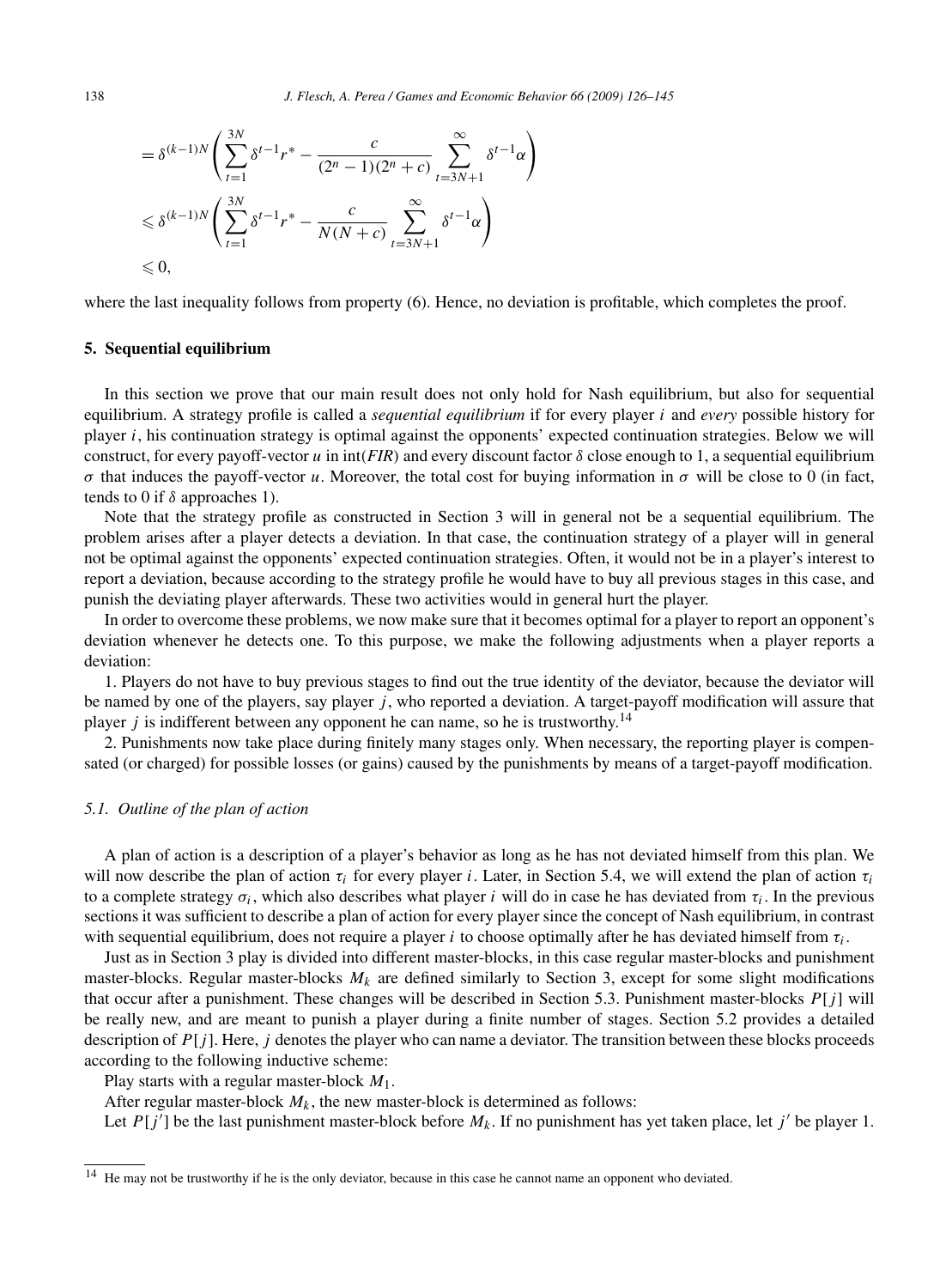∗ If no player other than *j* reported a deviation in *Dk*<sup>−</sup><sup>1</sup> (which is bought at *Mk* ), we enter a regular master-block  $M_{k+1}.^{15}$ 

∗ Otherwise, we first enter a punishment master-block *P*[*j* ], after which we go to a regular master-block *Mk*+1. The reporting player *j* in  $P[j]$  is determined as follows: Let  $j_1$  and  $j_2$  be the players with the lowest respectively highest index not equal to *j'* who reported a deviation in  $D_{k-1}$  (possibly  $j_1 = j_2$ ). If the sum of the number of *a*'s and  $\bar{a}$ 's at *D<sub>k−1</sub>* is even, then the reporting player *j* will be *j*<sub>1</sub>. If the sum is odd, then *j* will be *j*<sub>2</sub>.<sup>16</sup>

#### *5.2. Plan of action for the punishment master-block*

As we discussed above, the major difference with Section 3 lies in the construction of the punishments. In a punishment master-block, following a regular master-block *Mk* and initiated by a reported deviation in *Dk*−1, there is a special role for a player *j* who can name a deviating player. The corresponding punishment master-block will be called *P*[ $j$ ]. The play in this phase will consist of four blocks,  $R^*[j]$ ,  $C^*$ ,  $P^*$  and  $C^{**}$ . Table 2 provides a summary of the players' behavior in *P*[*j* ].

**1. Block**  $R^*$ [*j*]: The purpose of this block is to enable player *j* to name a player *j* \* as the deviator. Player *j* must choose randomly amongst the players whose deviations he has detected (including players who deviated at *Dk*−1, that is, players who should have reported a deviation in *Dk*<sup>−</sup><sup>1</sup> but omitted to do so, and players who falsely reported a deviation at  $D_{k-1}$ ).<sup>17</sup>

This block has length  $\lceil \log_2 m \rceil$ , where *m* is the number of players.

*Information purchase:* During block  $R<sup>∗</sup>[j]$  no player buys any information.

*Actions:* Player *j* will name in binary code the identity of a player as the deviator. Recall that we use randomization  $\frac{1}{2}a_j + \frac{1}{2}b_j$  for digit 0 and  $\frac{1}{2}\bar{a}_j + \frac{1}{2}\bar{b}_j$  for digit 1. Hence,  $\lceil \log_2 m \rceil$  stages are sufficient for reporting such binary code. All other players *i* choose  $\frac{1}{2}a_i + \frac{1}{2}b_i$ .

**2. Block**  $C^*$ : The purpose of this block is to guarantee that all players buy all stages in  $R^*[j]$ , so that all players will know the player *j*<sup>\*</sup> that has been reported by player *j* as the deviator. This block consists of 1 stage.

*Information purchase:* Each player buys all stages in *R*∗[*j* ]. Now all players will know *j* <sup>∗</sup> (if player *j* reported a number that does not correspond to a player, then let  $j^* = j$ .

| Table 2                                           |  |
|---------------------------------------------------|--|
| Plans of action in punishment master-block $P[i]$ |  |

|                                   | Actions                                                                           | Information purchase |
|-----------------------------------|-----------------------------------------------------------------------------------|----------------------|
| $R^*[j]$                          | * Player $j$ reports identity of deviator $j^*$ in binary code                    | none                 |
| $(\lceil \log_2 m \rceil$ stages) | * Every non-reporting player <i>i</i> plays $\frac{1}{2}a_i + \frac{1}{2}b_i$     |                      |
| $C^*$                             | * Every player <i>i</i> plays $\frac{1}{2}a_i + \frac{1}{2}b_i$ if the sum of the | $R^*[j]$             |
| $(1)$ stage)                      | number of a's and $\bar{a}$ 's at $R^*$ [ i] is even                              |                      |
|                                   | * Plays $\frac{1}{2}\bar{a}_i + \frac{1}{2}\bar{b}_i$ otherwise                   |                      |
| $P^*$                             | * All punishing players $i \neq j^*$ play min-max action                          | none                 |
| (finitely many stages)            | against $i^*$ (with small perturbation)                                           |                      |
|                                   | * Punished player $i^*$ plays best reply against                                  |                      |
|                                   | opponents' actions at every stage                                                 |                      |
| $C^{**}$                          | * Every player <i>i</i> plays $\frac{1}{2}a_i + \frac{1}{2}b_i$ if the sum of the | $P^*$                |
| $(1)$ stage)                      | number of a's and $\bar{a}$ 's at $P^*$ is even                                   |                      |
|                                   | * Plays $\frac{1}{2}\bar{a}_i + \frac{1}{2}\bar{b}_i$ otherwise                   |                      |

<sup>&</sup>lt;sup>15</sup> By ignoring a possible report by *j'* alone, we avoid the situation where *j'* would have to keep on reporting deviations, which would imply that he could no longer be compensated for carrying out so many punishments. By our construction, the next player who can report the deviator must be different from *j'*, so that after the punishment we can apply a different kind of target-payoff modification for *j'*. This then enables us to position the new target-payoff for  $j'$  such that he could be compensated next time.

<sup>16</sup> This lottery between *j*<sup>1</sup> and *j*<sup>2</sup> makes sure that it cannot happen that a player deviates in *Uk*−<sup>1</sup> while knowing that, with probability 1, he will be able to name somebody else as the deviator, and thereby avoiding being punished. Even though  $j_1 = j_2$  is possible, you can never know this in advance.

<sup>&</sup>lt;sup>17</sup> Note that in a plan of action  $\tau_j$  player *j* cannot be a deviator himself.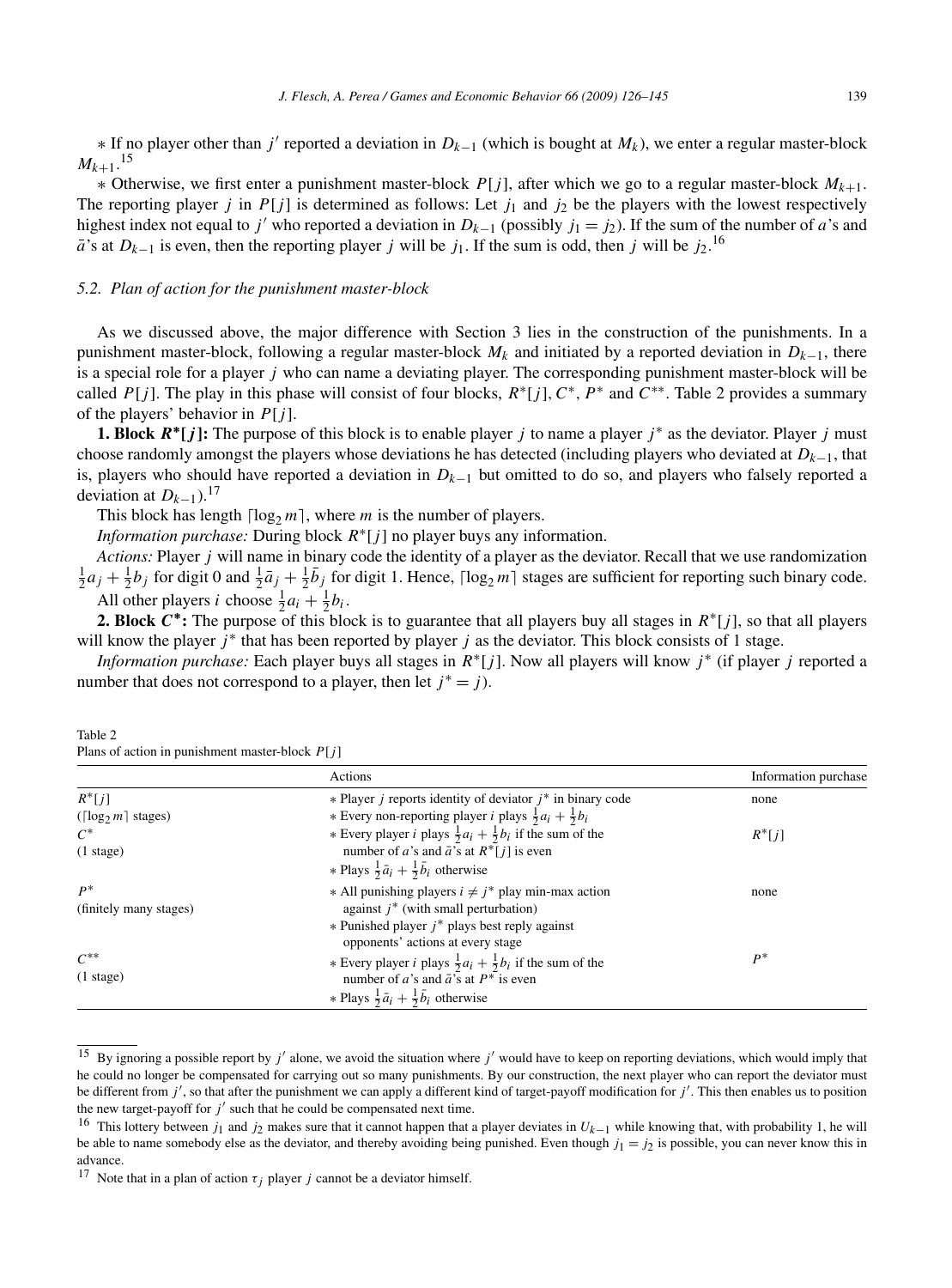*Actions:* Every player *i* plays  $\frac{1}{2}a_i + \frac{1}{2}b_i$  if the sum of the number of *a*'s and the number of *a*'s at *R*<sup>\*</sup>[*j*] is even, and plays  $\frac{1}{2}\bar{a}_i + \frac{1}{2}\bar{b}_i$  otherwise.

**3. Punishment-block**  $P^*$ : The purpose of this block is to sufficiently punish player *j*<sup>∗</sup>. The length of this block can be chosen dependent of the length of a regular master-block, but independent of  $\delta$  (given  $\delta$  is large enough).

*Information purchase:* No player buys any information.

*Actions:* Let  $\alpha_{-i^*}$  be the mixed action profile for *j*<sup>\*</sup>'s opponents such that

$$
d_{j^*} = \max_{a_{j^*} \in A_{j^*}} v_{j^*}(a_{j^*}, \alpha_{-j^*}).
$$

Hence,  $\alpha_{-j^*}$  is the min-max mixed action-profile against *j*<sup>\*</sup>. At every stage in *P*<sup>\*</sup>, every punishing player  $i \neq j^*$ plays with high probability his mixed action  $\alpha_i$  in  $\alpha_{-i^*}$  and with low probability any other action in  $A_i$ . As such, every action in  $A_i$  will be played with positive probability at every stage in  $P^*$ . The probability of playing  $\alpha_i$  must be chosen (1) high enough so that player *j* <sup>∗</sup>'s expected payoff at every stage does not exceed *dj* <sup>∗</sup> by much, and (2) low enough so that at *P*<sup>∗</sup> there will be sufficient uncertainty about the actions, and therefore it will be in the players' interest to buy every stage of  $P^*$  at the following block  $C^{**}$ .<sup>18</sup> The punished player  $j^*$  plays at every stage a best reply against the mixed action-profile of his opponents.

**4. Block** *C***∗∗:** The purpose of this block is to guarantee that all players buy all stages in *P*∗. This is important for the target-payoff modification later on. This block consists of 1 stage.

*Information purchase:* Each player buys all stages in *P*∗.

*Actions:* Every player *i* plays  $\frac{1}{2}a_i + \frac{1}{2}b_i$  if the sum of the number of *a*'s and the number of *a*'s at *P*<sup>\*</sup> is even, and plays  $\frac{1}{2}\bar{a}_i + \frac{1}{2}\bar{b}_i$  otherwise.

# *5.3. Plan of action for a regular master-block after a punishment master-block*

As we know from Section 5.1, after a punishment master-block  $P[j]$ , following a regular master-block  $M_k$  and initiated by a reported deviation in *Dk*−1, we go back to a regular master-block *Mk*+1. This regular master-block is defined as in Section 3, with the only exceptions that now  $(1)$  at  $C_{k+1}$  players will also buy information about the blocks  $C^*$  and  $C^{**}$  in *P*[*j*], and the report at  $C_{k+1}$ , should also depend on the observed actions at these two blocks, and (2) the target-payoff has to be constructed in a different way.

The idea behind the target-payoff modification is as follows. We will choose the new target-payoff vector such that it lies in  $B_{2\alpha}(u) \subseteq \text{int}(FIR)$ . Each player's target-payoff should take the realized actions at  $R^*[j]$  and  $P^*$  into account, so that each player is indifferent between the actions at  $R^*[j]$  and  $P^*$  on which he was supposed to randomize.<sup>19</sup> Also, the reporting player *j* in  $R^*[j]$  should be made indifferent between all players he can report, as far as the payoffs is *R*∗[*j* ] are concerned. Further, the target-payoff for the player who was punished, say player *j* <sup>∗</sup>, is chosen in such a way that punishment remains effective. For all players except *j* and *j*<sup>\*</sup> the target-payoff is chosen such that, if they become the reporting player next time, they can be compensated (this means that the target-payoff should stay away from the boundary of *FIR*). Moreover, their target-payoff should be independent of *j* and *j* <sup>∗</sup>. For the target-payoff of player *j* we distinguish two cases.

*Case 1.* Assume that player *j* was the only player, except for possibly *j'*, who reported a deviation at  $D_{k-1}$  (recall that  $P[j']$  was the last punishment-master-block; if no punishment has yet taken place then  $j' = 1$ ). In this case, the target-payoff for player *j* is modified as to compensate (or charge) him for possible losses (or gains) in payoffs during  $R^*[j]$  and  $P^*$ .

*Case 2.* Assume that there is a player other than *j* and *j* who reported a deviation at *Dk*−1. In this case, the target-payoff for player *j* is modified just as for the other players, except *j* <sup>∗</sup>.

<sup>18</sup> This idea is rather standard.

<sup>&</sup>lt;sup>19</sup> Note that the actions at the other two blocks *C*<sup>∗</sup> and *C*<sup>∗∗</sup> will be bought at *C*<sub>*k*+1</sub>, and the target-payoff modification at the following regular master-block  $M_{k+2}$  will take these actions into account.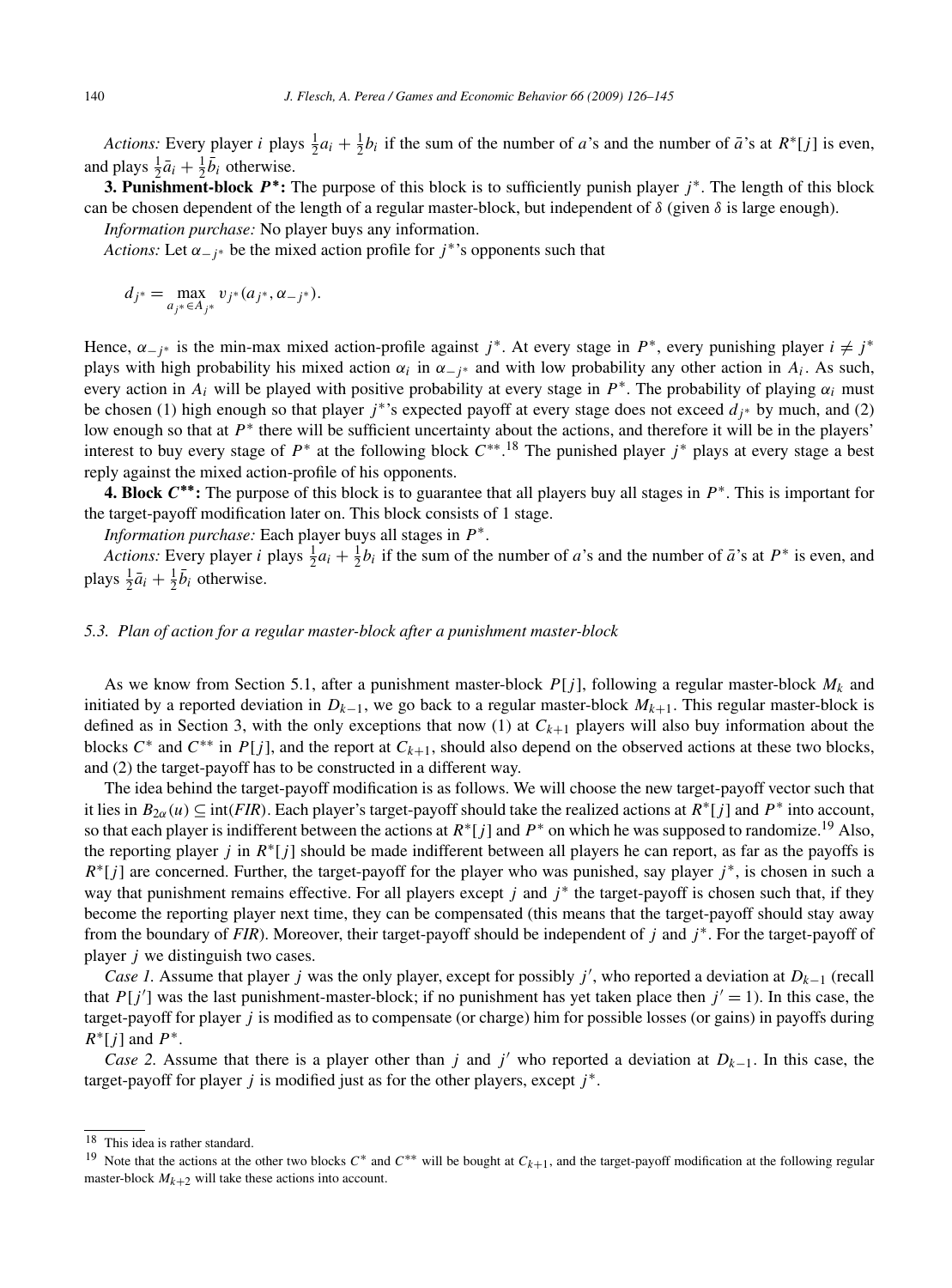#### *5.4. Construction of the strategy profile*

The previous three subsections together describe a plan of action *τi* for player *i*, but not a complete strategy yet. The remaining problem is that we did not describe what player *i* should do in case he has not acted consistently with *τi* in the past. We will now completely define player *i*'s strategy *σi*.

We distinguish the following cases:

*Case 1.* Assume that during  $h_i$  player *i* has bought less or more information than prescribed by  $\tau_i$ . Then, player *i* should calculate, for every opponent *j* , the expected continuation strategy under the assumption that *j* has bought exactly the information as prescribed by *τj* (meaning that *j* is not in Case 1, but in Case 2 below). Moreover, player *i* should play a best response against these expected continuation strategies.

*Case 2*. Assume that during *hi* player *i* has bought exactly the information as prescribed by *τi*.

In this case, player *i* knows exactly all switching stages by his opponents, and therefore knows the stages that other players were supposed to buy.

Suppose the game is in a certain master-block, and that  $h_i$  is the corresponding history for player *i*. We say that a block is *reported* in  $h_i$  if in  $h_i$  the players had the opportunity to report any deviation in this block. More precisely, let  $D_k$  be the last deviation-report-block in  $h_i$ . Then, all blocks before  $D_k$ , except  $C_k$ , are reported in  $h_i$ .

*Case 2.1.* Assume that in all non-reported blocks player *i* has acted consistently with  $\tau_i$ .<sup>20</sup> Then his behavior  $\sigma_i(h_i)$ at the current stage is given by  $\tau_i$ .

*Case 2.2.* Assume that player *i* has played inconsistently with  $\tau_i$  in some non-reported block.<sup>21</sup>

*Case 2.2.1.* Assume that play is at  $C_k$  in regular master-block  $M_k$ , or at  $C^*$ ,  $P^*$  or  $C^{**}$  in punishment master-block *P*[ $j$ ]. Then, player *i* continues with the master-block according to  $\tau_i$  (as if he had not deviated).

*Case 2.2.2.* Assume that play is at  $R^*$ [*j*] in punishment master-block *P*[*j*], following a regular master-block  $M_k$ , and initiated by a reported deviation in  $D_{k-1}$ . If  $i \neq j$ , then player *i* continues according to  $\tau_i$  (as if he had not deviated). If  $i = j$  (so *i* is the reporting player) then let  $I^*$  be the set of opponents whom player *i* can still report given his previous actions at  $R^*[j]$ . If  $I^*$  is empty, then player *i* plays an arbitrary action (he cannot avoid getting detected anyhow). Otherwise, player *i* randomly chooses an opponent in  $I^*$  and plays the corresponding action.

*Case 2.2.3.* Assume that play is at  $D_k$  in a regular master-block  $M_k$ . If player *i* believes that his deviation has been detected by an opponent other than  $j'^{22}$  (recall that  $P[j']$  was the last punishment-master-block; if no punishment has yet taken place, then  $j' = 1$ ), or has detected a deviation by an opponent, he reports a deviation at this stage. Otherwise, he does not report a deviation.

*Case 2.2.4.* Assume that play is at  $U_k$  or  $I_k$  in a regular master-block  $M_k$ . Conditionally on player *i* behaving according to  $\tau_i$  from  $C_k$  on (as if he had not deviated), he can calculate by backward induction an optimal substrategy for the remaining stages until  $C_k$ . Player *i* will act according to this optimal substrategy.

#### *5.5. Strategy profile is a sequential equilibrium*

It should be clear that the strategy profile constructed above induces the desired discounted expected payoff *u*, as it coincides with the strategy profile in Section 3 as long as no deviation has taken place. We will now show that the strategy profile constructed above constitutes a sequential equilibrium. That is, for every history  $h_i \in H_i$ , we must show that player *i*'s continuation strategy  $\sigma_i[h_i]$  is optimal against the opponents' expected continuation strategies. Suppose that player *i* considers a deviation after  $h_i$ . We will show that such a deviation cannot be profitable. We distinguish six cases here:

<sup>&</sup>lt;sup>20</sup> Note that the construction of  $\tau_i$  directly extends to this situation.

<sup>&</sup>lt;sup>21</sup> The idea in this case is to let player *i* return to  $\tau_i$  as soon as he can do so without running additional risk of getting caught. In the remaining part of Case 2.2, we describe player *i*'s optimal substrategy until he can return to *τi*. Obviously, the existence of such an optimal substrategy on finitely many stages is guaranteed. In fact, we do more than necessary since we would only need to show that such a substrategy allows player *i* to report in  $D_k$  a deviation he detected (see Case 2.2.3). Note that it was essential in our construction that each player takes part in the detection process—this is why we needed at least three players.

<sup>&</sup>lt;sup>22</sup> Recall that player *i* knows exactly all switching stages by his opponents, and therefore knows the stages that other players were supposed to buy. This implies that player *i* knows who is supposed to have detected his deviation.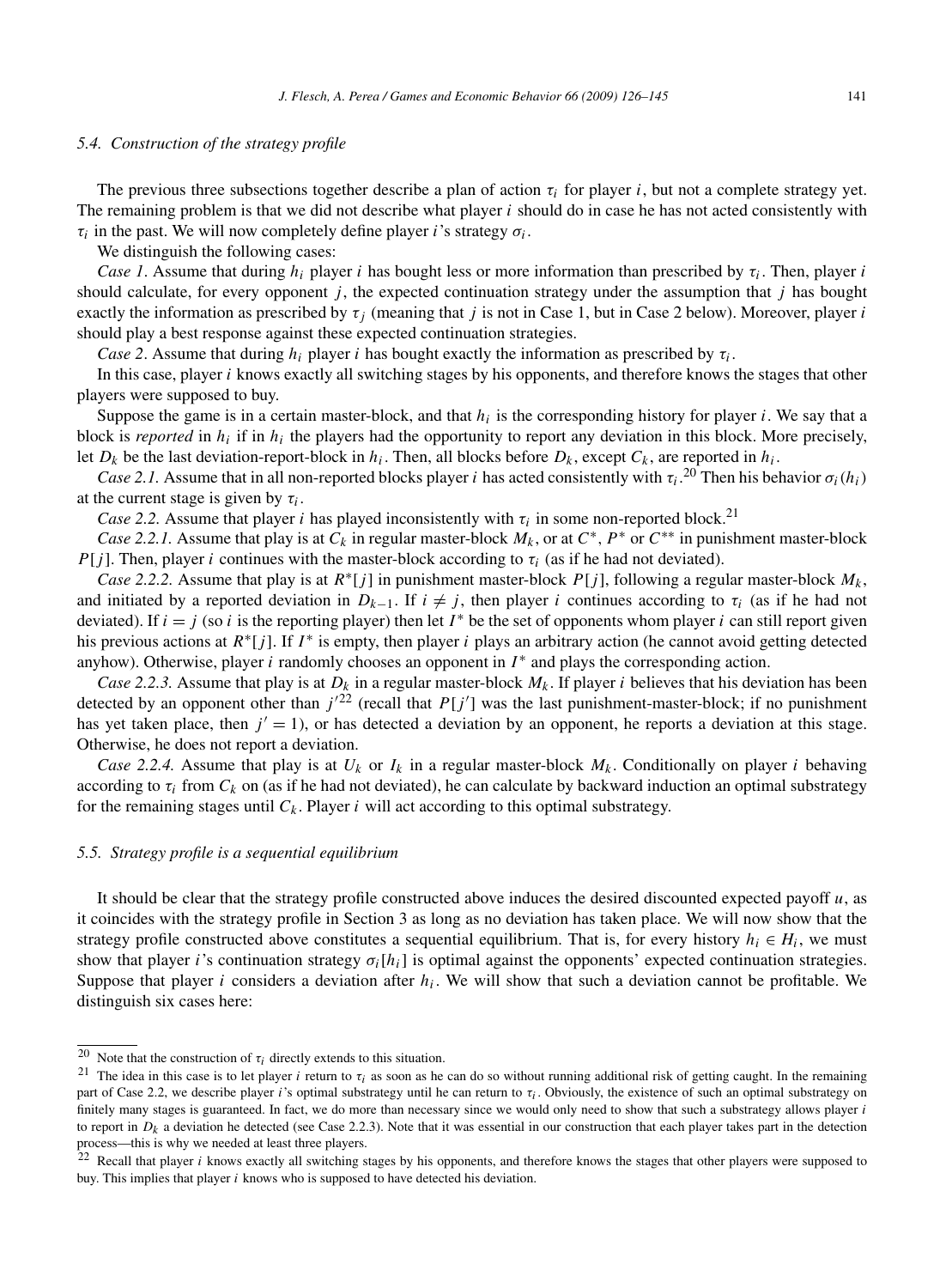*Case A.* Assume that player *i* considers a deviation in Case 1 of Section 5.4. In this case, a possible belief for player *i* is to believe that every opponent *j* has bought exactly the information as prescribed in *τj* . Hence, player *i* is supposed to act optimally given this belief, and can therefore not profitably deviate after  $h_i$ .

*Case B.* Assume that player *i* considers a deviation in Case 2.1.

*Case B.1*. Assume that player *i* considers a deviation in a regular master-block  $M_k$ .

*Case B.1.1.* Assume that the deviation is planned for block  $U_k$ ,  $I_k$  or  $C_k$ . Then player *i* believes that this deviation will be detected by the opponents in exactly the same way as in Section 3. The eventual punishment will make sure that such deviation is unprofitable. $23$ 

*Case B.1.2.* Assume that the deviation is planned for block  $D_k$ . Recall that *j'* is the last player who reported a deviation before  $M_k$  which actually led to a punishment; if no such report has been made before  $M_k$ , then  $j'$  is chosen equal to player 1. If  $i = j'$  then, by construction, *i* has no influence whether or not a punishment will follow, and the target-payoff modification will assure that *i* is indifferent between any action he can take. So, we will assume in the following subcases that  $i \neq j'$ .

Let  $\tilde{I}$  be the set of opponents of player *i*, except *j'*, who, according to player *i*, should report a deviation in  $D_k$ .

*Case B.1.2.1.* Assume that  $\tilde{I}$  is empty. By reporting a deviation, player *i* believes that he will be the only reporting player, except *j'*, and will therefore believe that he will be compensated by the target-payoff modification (cf. Section 5.3, Case 1). This would give him the same expected discounted payoff as he would get by not reporting. Player *i* is therefore indifferent between reporting and not reporting.

*Case B.1.2.2.* Assume that  $\tilde{I}$  is not empty. We distinguish two cases.

*Case B.1.2.2.1.* Assume that  $\tilde{I}$  contains only one player, say  $\tilde{I}$ . Then, player  $\tilde{I}$  knows that there has been a deviation. If player *i* deviates by not reporting this deviation, then he believes that *j* will be the only player other than *j* who reports a deviation in  $D_k$ , and that he will name, with a positive probability, player *i* as the deviator in  $R^*$ [*j*]. Hence, player *i* will be punished, with positive probability, by not reporting this deviation.

*Case B.1.2.2.2.* Assume that  $\tilde{I}$  contains more than one player. Then, it does not make a difference whether player  $i$ reports a deviation or not due to the target-payoff modification (cf. Section 5.3, Case 2).

*Case B.2.* Assume that player *i* considers a deviation in a punishment master-block *P*[*j* ], following master-block *M<sub>k</sub>* and initiated by a reported deviation in  $D_{k-1}$ .

*Case B.2.1*: Assume that the deviation is planned for block *R*∗[*j* ]. If player *i* chooses a different probability distribution over the prescribed actions, it would not be profitable by the target-payoff modification (even if player *i* is the reporting player, that is, if  $i = j$ ). Obviously, buying information at  $R^*$ [*j* ] is useless.

*Case B.2.2*: Assume that the deviation is planned for block  $C^*$ . The proof is basically identical to a regular block  $C_k$ .

*Case B.2.3*: Assume that the deviation is planned for punishment-block *P*∗. It is clear that buying information is useless. If  $i = j^*$  (the player who is being punished) then such deviation cannot be profitable, since player *i* is supposed to play a best reply against the opponents' mixed actions. If  $i$  is one of the punishers, then the target-payoff modification makes him indifferent between any action he could choose. Hence, no deviation can be profitable.

*Case B.2.4*: Assume that the deviation is planned for block *C*∗∗. The proof is basically identical to a regular block  $C_k$ .

*Case C.* Assume that player *i* considers a deviation in Case 2.2.1. So, player *i* considers a deviation in block *Ck* of a regular master-block *Mk* , or in block *C*∗*, P*<sup>∗</sup> or *C*∗∗ of a punishment master-block *P*[*j* ]. By construction, all stages of these blocks are bought by all players, and taken into account at the target-payoff modification, and deviations are punished.

*Case D.* Assume that player *i* considers a deviation in Case 2.2.2. So, player *i* considers a deviation in block *R*∗[*j* ] in a punishment master-block  $P[j]$ . By construction, all stages in  $R^*[j]$  are bought later at  $C^*$ . If  $i \neq j$ , then by the target-payoff modification, the actions chosen by player *i* have no influence on his expected discounted payoff. If  $i = j$ , then punishments make sure that it is optimal for player *i* to report an opponent (if this is still possible). By the target-payoff modification, player *i* will be indifferent between any opponent he can name. Hence, no deviation is profitable.

*Case E.* Assume that player *i* considers a deviation in Case 2.2.3. So, player *i* considers a deviation in block *Dk* of a regular master-block. If  $i = j'$  (recall that  $P[j']$  was the last punishment-master-block; if no punishment has yet

<sup>&</sup>lt;sup>23</sup> Player *i* does not know in advance which opponent would detect his deviation. Therefore, with a positive probability, it would be an opponent different from  $j'$ , which would result in a punishment.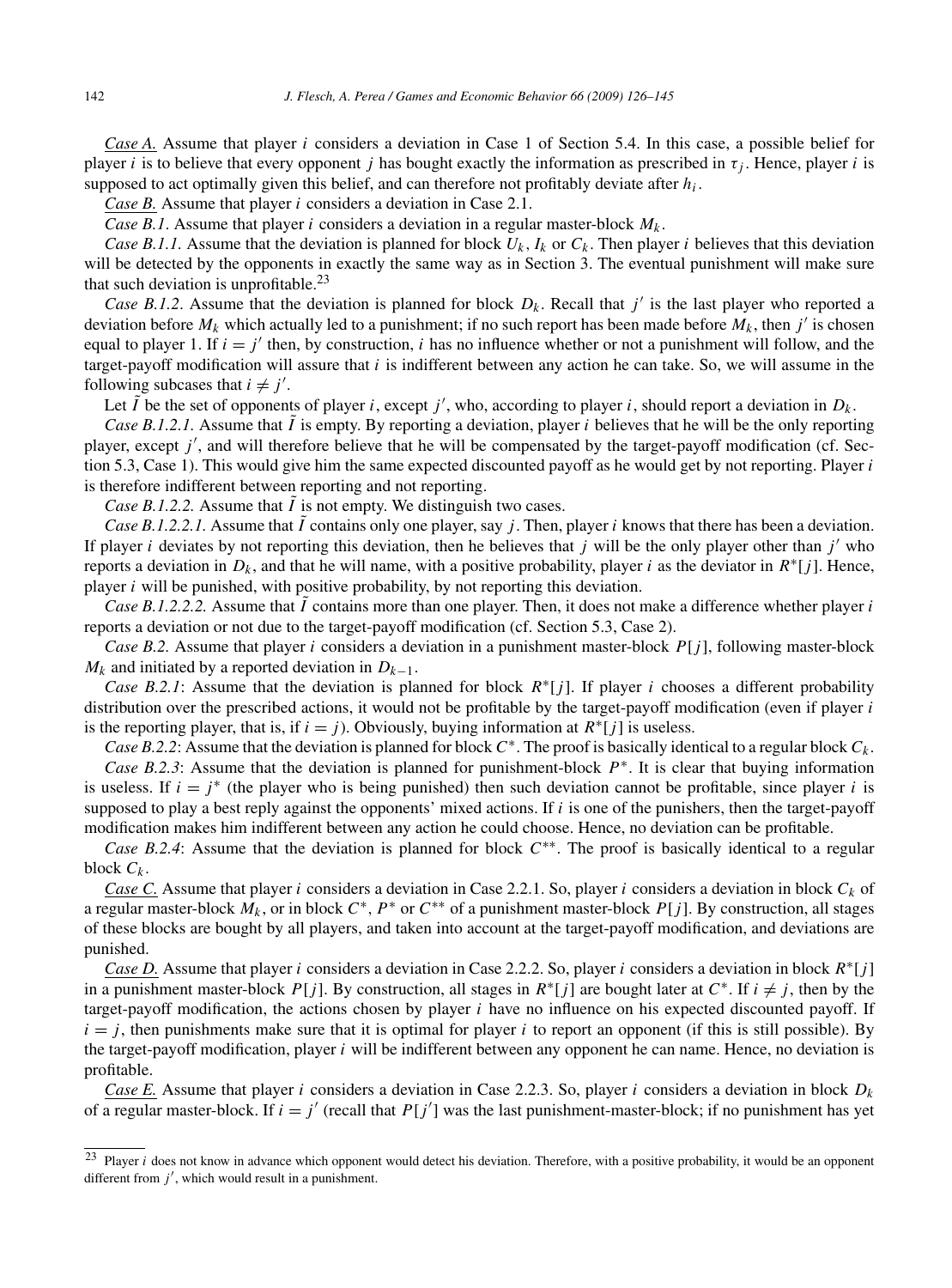taken place, then  $j' = 1$ ) then he cannot become the player who names the deviator. Hence, due to the target-payoff modification, he has no reason to deviate from the prescribed behavior in Case 2.2.3. We may therefore assume from now on that  $i \neq j'$ .

Let  $\tilde{I}$  be the set of opponents of player *i*, except *j'*, who, according to player *i*, should report a deviation in  $D_k$ . We distinguish the following cases:

*Case E.1.* Assume that  $\tilde{I}$  is empty. By reporting a deviation, player *i* would believe that he will be the only reporting player except player *j* possibly, and will therefore believe that he will be compensated by the target-payoff modification (see Section 5.3, Case 1). This would give him the same expected discounted payoff as he would get by not reporting. Player *i* is therefore indifferent between reporting and not reporting a deviation.

*Case E.2.* Assume that  $\tilde{I}$  contains only one opponent, say  $j$ . Then,  $i$  believes that a deviation has been detected, and believes that *j* knows that *i* is aware of this deviation. Consequently, player *i* is supposed to report a deviation according to the strategy profile. We distinguish two cases:

*Case E.2.1.* Assume that *i* believes that his deviation has been detected by a player other than  $j'$ . Then,  $j$  must be the player who detected the deviation by player *i*. So, player *j* would name, with positive probability, player *i* as the deviator. Hence, player *i*'s only chance to escape from punishment is to report a deviation himself (and name another player as the deviator).

*Case E.2.2.* Assume that *i* believes that his deviation has not been detected by a player other than *j'*. If player *i* deviates by not reporting at  $D_k$ , then he believes that *j* will be the only player other than *j'* who reports a deviation in  $D_k$ , and that he will name, with a positive probability, player *i* as the deviator in  $R^*$ [*j*]. Hence, player *i* will be punished, with positive probability, by not reporting this deviation.

*Case E.3.* Assume that  $\hat{I}$  contains more than one opponent. Then, it does not make a difference whether player  $\hat{i}$ reports a deviation or not due to the target-payoff modification (cf. Section 5.3, Case 2).

*Case F.* Assume that player *i* considers a deviation in Case 2.2.4. So, player *i* considers a deviation at *Uk* or *Ik* in a regular master-block  $M_k$ . If player *i* would play according to  $\tau_i$  from  $C_k$  on, then, by construction, no deviation can be profitable. If player *i* would not play according to  $\tau_i$  from  $C_k$  on, such deviation would fall under a previous case.

If there would be at least four players, then an additional idea would be the following: If a deviation is reported, then *all* players who reported a deviation are asked to report a deviator, and the player who has been named at least twice will be punished. The difference is that with four players or more, according to the plan of action, there will always be at least three players who observe a deviation. Hence, even if one of the reporting players would deviate by reporting differently, there would still be at least two players who report correctly.

#### **6. Extensions and concluding remarks**

# *6.1. At least three players, at least two players with at least four actions, other players with at least three actions*

In this case, our construction can easily be generalized as follows: In  $U_k$ , the players follow the prescribed actions, except for the switching stages at which they randomize equally between two non-prescribed actions. In  $I_k$ ,  $C_k$  and  $D_k$ , the two players with at least four actions play according to Table 1. The players with less than four actions use only one action for each of the two possible reports. Since with this construction every player is uncertain at  $I_k$ ,  $C_k$ and  $D_k$  about the actions of at least one opponent, every player is forced to buy information as in Table 1. Our main theorem would therefore still hold in this case.

#### *6.2. Three players, three actions*

If we have three players, the extension of our result to three actions is problematic for the following reasons: First of all, the construction as summarized in Table 1 cannot be generalized for three actions. The main problem lies in control-block  $C_k$ , where players have to send a report based on the observed actions. For four actions it was possible to construct two different probabilistic reports, each one randomizing over two actions, with disjoint supports. It is essential that both reports randomize over at least two actions since otherwise players will not have an incentive to buy this stage. We also need that the two supports are disjoint. For if there would be an action *a* contained in both supports, then the player could always play *a* without purchasing information about past stages while being sure that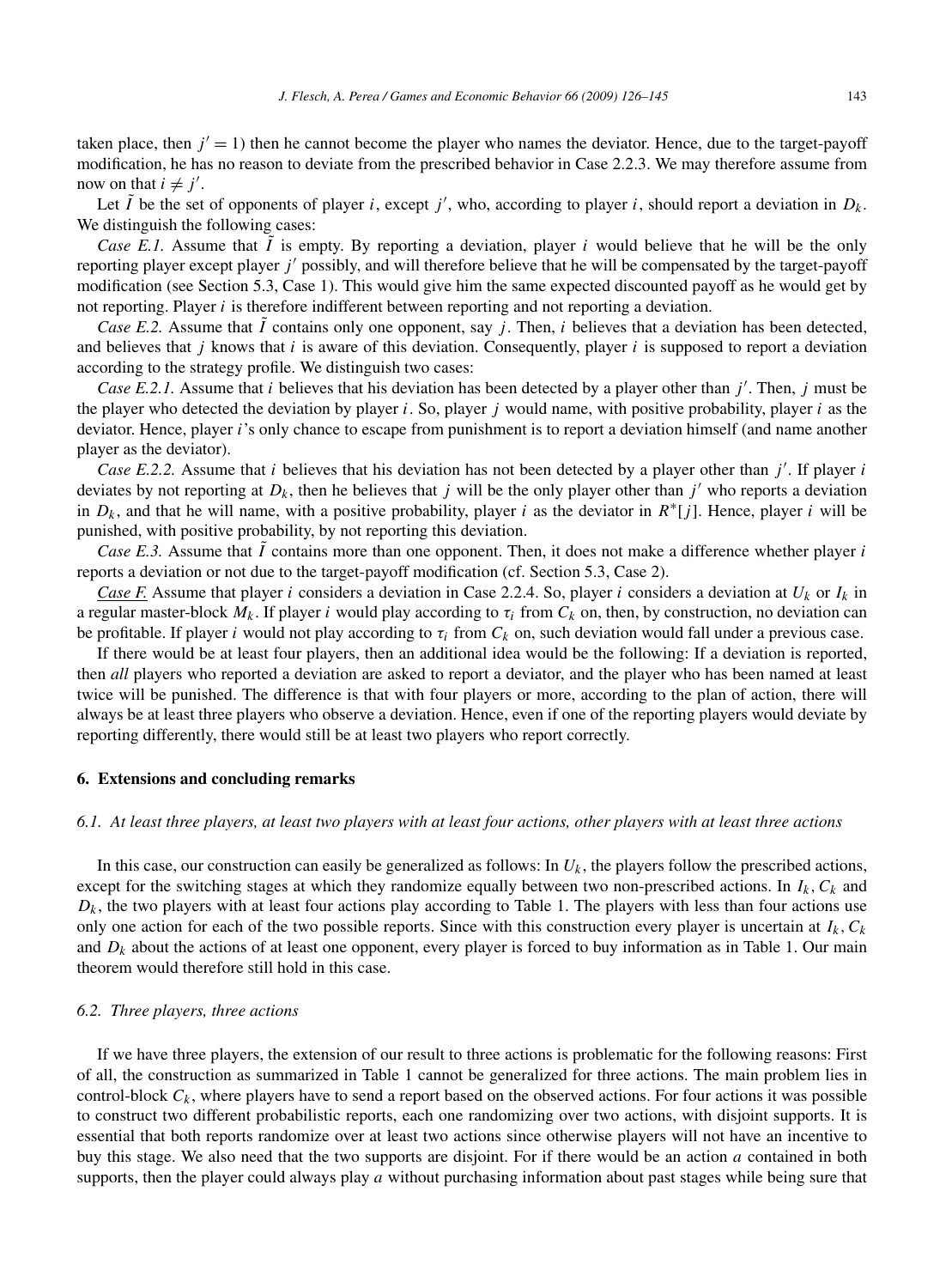this will not be detected by his opponents. Clearly, having two disjoint supports of two actions is not possible with only three actions.

For three actions, say *a*, *b* and *c*, one could attempt to overcome this problem by constructing three, instead of two, different codes for reporting at  $C_k$ . A first code with support  $\{a, b\}$ , a second with support  $\{b, c\}$  and a third with support  $\{a, c\}$ . In this way, each code still uses a randomization, and there is no action contained in all three supports. The report to be sent by player  $i$  in  $C_k$  would still depend on the actions observed by purchasing information about block  $I_k$ , and the switching stages  $t_{ik}$  for all players *j*. However, if there is a switching stage  $t_{ik}$  which is only chosen by one player  $j \neq i$ , then player *i* need not purchase  $t_{jk}$  in  $C_k$ . The reason is as follows: Since player *j* has only two possible switching actions, player *i* can reduce, without buying *tjk* , the possible reports to two. As these two reports have a common action, player *i* could safely play this action without buying information about *tjk* . So, this would not work.

The problem above occurred since players only had two possible switching actions. One could attempt to overcome this problem by letting the players randomize equally over all three actions at the switching stages. By this construction, player *i* would have an incentive to buy all switching stages, since he can no longer reduce the possible reports to two without buying all opponents' switching stages. However, with probability 1*/*3 the switching action of player *i* coincides with the action prescribed by the target-payoff-vector at that stage. This leads to the following problem in block  $I_k$ : Suppose player *i* has chosen a switching action at stage  $t_{ik}$  different from the action prescribed by the target-payoff-vector, and by switching he received a higher payoff. Then, player *i* could profitably deviate in *Ik* in the following way: Player *i* could buy information about the first stage in  $I_k$  at the beginning of the second stage in *Ik* . With a positive probability, each opponent of player *i* chose a code different from player *i*'s. Hence, with a positive probability, player *i* may conclude that both opponents have chosen a switching stage different from *tik* . In this case, player *i* may safely report a switching stage  $\tilde{t}_{ik} \neq t_{ik}$  in  $I_k$ , since  $t_{ik}$  will not be bought by the other players and the prescribed action at  $\tilde{t}_{ik}$  is also a possible switching action. By doing so, the gain in payoff at  $t_{ik}$  would not be compensated by the new target-payoff-vector. If the cost  $c$  of buying the first stage in  $I_k$  is small enough compared to the gain at stage  $t_{ik}$ , then such deviation would be profitable.

#### *6.3. At least four players, three actions*

For at least four players and three actions, say *a,b* and *c*, the construction in our main theorem could be adapted as follows: Block *Uk* remains essentially the same, by letting every player choose a switching stage according to the same probability distribution as in Table 1, at which he randomizes between the two non-prescribed actions. In  $I_k$ the situation changes a bit, since digit 1 now corresponds to action *a* and digit 0 corresponds to action *b*. Hence, the digits no longer correspond to randomizations over two actions, as before. This is necessary since we only have three actions, and hence we cannot construct two randomizations with disjoint supports. In fact, we could also have used this approach for our construction in the main body of the paper. In  $C_k$ , every player *i* still buys the same information as in Table 1, except for the fact that he no longer buys *Dk*<sup>−</sup><sup>1</sup> (as this block will disappear in the new construction), and player *i* no longer buys the switching stage of player  $i + 1$  (if player *i* is the last player, he does not buy player 1's switching stage). Subsequently, player *i* either plays *a* with probability 1 or *b* with probability 1, based on the observed actions at the switching stages  $t_{jk}$  ( $j \neq i + 1$ ) and block  $C_{k-1}$ . Block  $D_k$  no longer exists. If a player detects a deviation, then he will buy all previous stages, finds out the first deviator, and will always play a non-prescribed action at all further stages, until he notices that all opponents (expect the first deviator) also do so. From that moment on, the first deviator will be punished.

We need four players here in order to guarantee that a deviation at a non-switching stage in *Uk* will be detected with positive probability. Consider, namely, player *i* who deviates at a non-switching stage. Then, with positive probability this stage will coincide with player  $(i - 1)$ 's switching stage, which will be bought by player  $i + 1$  (since we have at least four players). Therefore, *i*'s deviation will be detected with positive probability by player *i* + 1.

Notice that by this construction no player is certain about the report to be sent by the opponents in  $C_k$ , since he does not buy all switching stages. Therefore, every player has an incentive to buy  $C_k$  at  $C_{k+1}$ , even though no randomization takes place in  $C_k$ . Moreover, every player *i* should report correctly at  $C_k$  since any player  $j \neq i$  will know after  $C_{k+1}$  which report should have been sent by player *i* at  $C_k$ . Namely, player *j* has observed all switching stages except the one of player  $j + 1$ . When at  $C_{k+1}$  player  $j$  observes the report sent by players  $j' \notin \{i, j\}$  at  $C_k$ , then